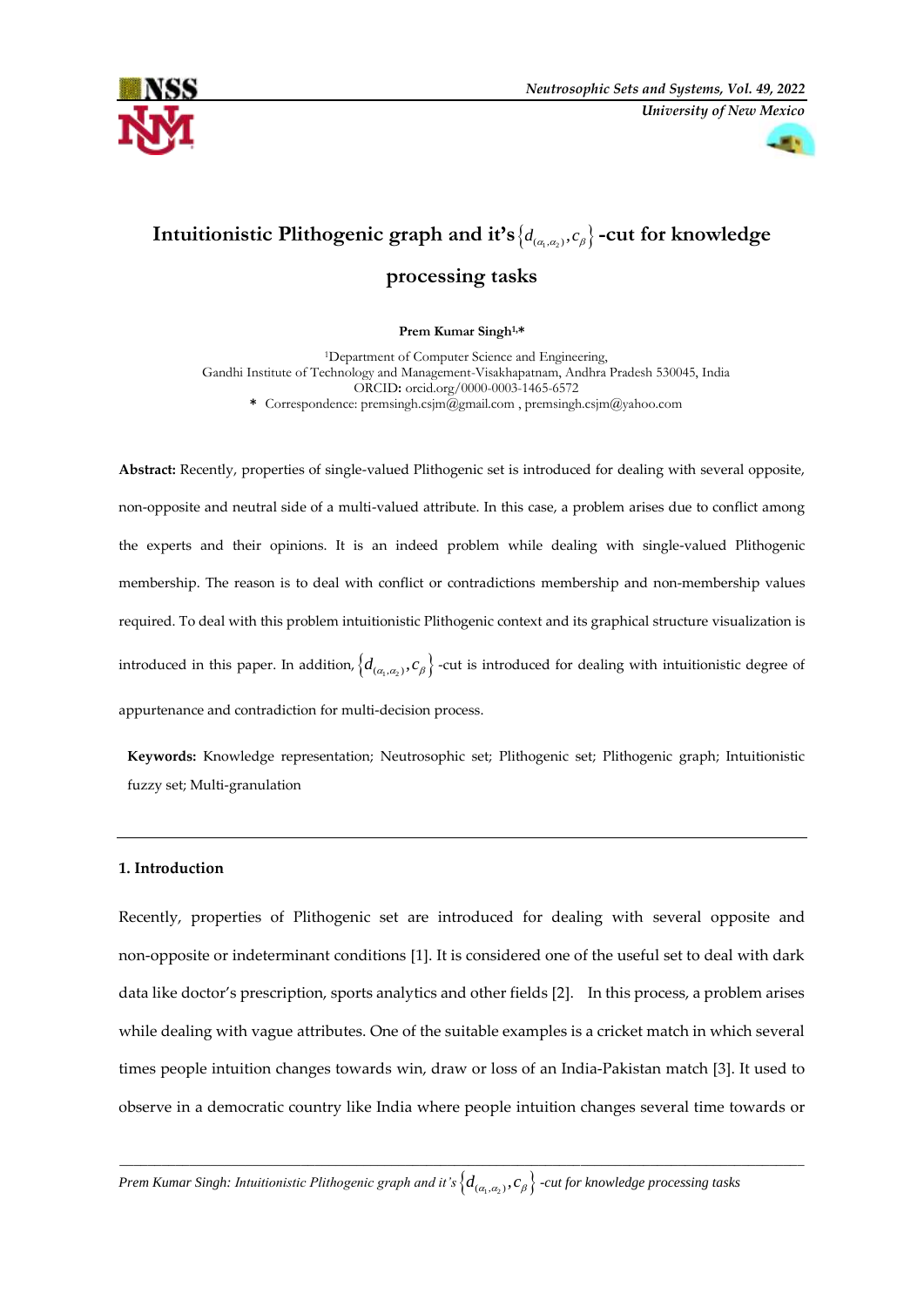against the given leader [4]. Same time the prescription of one doctor differ from other doctors while disease and symptoms is also same [5]. It creates contradiction in human intuition while preference analysis for multi-decision process in case of bipolarity [6]. In this case, the first problem arises while representing these types of vague attributes as addressed recently [7-8]. Another problem arises while processing the contradiction among human intuition at given multi-granulation to take a conclusive decision [9]. To tackle this problem current paper focused on dealing with intuitionistic Plithogenic set based context and its zoom in and zoom out at user defined granules for the knowledge discovery tasks.

 Recently, some of the authors paid attention towards data with intuitionistic Plithogenic attributes [10-11] and its extensive properties [12-13] for multi-decision process at different granulation [15]. The problem arises while visualization of intuitionistic Plithogenic attributes [16-17] as discussed recently [18-19]. Motivated from these studies current paper put forward effort for dealing data with intuitionistic Plithogenic set, its graphical visualization. In addition, another method is proposed to refine the intuitionistic Plithogenic context at defined Plithogenic granules  $\big\{d_{(\alpha_1,\alpha_2)},c_\beta\big\}$  . The goal is to find some hidden pattern in data with intuitionistic Plithogenic set based on its defined degree of appurtenance and contradiction as shown in Figure 1.



Figure 1: The graphical objective of this paper

 $P$ rem Kumar Singh: Intuitionistic Plithogenic graph and it's  $\big\{d_{(\alpha_1,\alpha_2)},c_\beta\big\}$  -cut for knowledge processing tasks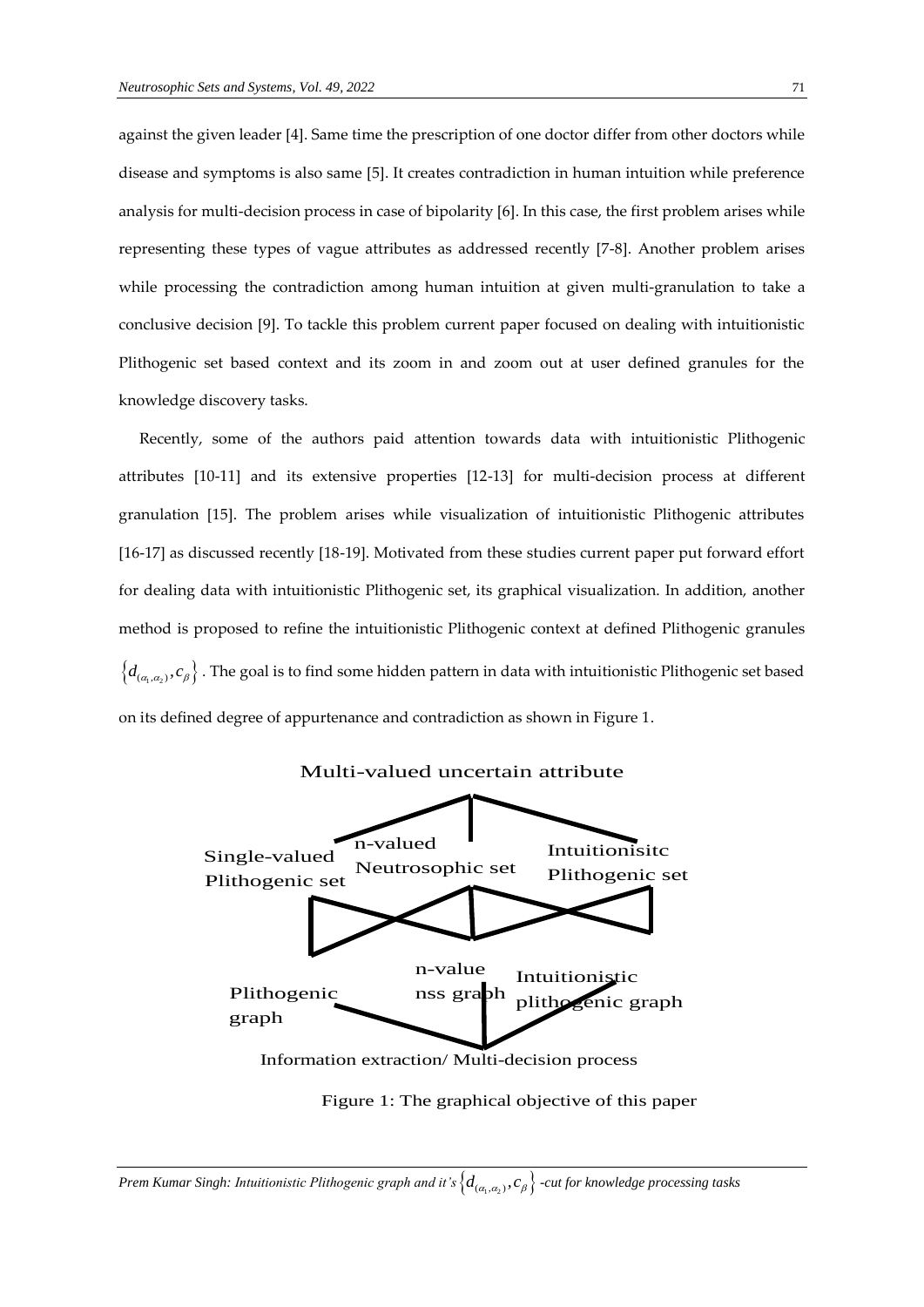The motivation of is to deal with opposite and non-opposite side of intuitionistic attributes for multi-decision process. The objective is to find some useful pattern in intuitionistic Plithogenic context for decision making process. One of the significant outcomes of the proposed method is that it provides a way to deal with contradiction degrees exists in intuitionistic Plithogenic set for conflict analysis.

 Rest of the paper is constituted as follows: Section 2 provides basic background about Plithogenic set for data representation. Section 3 provides the proposed method for handling intuitionistic Plithogenic context for knowledge discovery and representation tasks with its illustration in Section 4. Section 5 contains conclusions followed by acknowledgements and references.

### **2. Data with Plithogenic Set**

This section provides preliminaries about Plithogenic set and its examples for understanding of intuitionistic Plithogenic set:

**Definition 1. Plithogenic Set [1-2]:** This set contains five parts to represents the multi-valued attributes of the given data sets. Let us suppose, §be a universe of discourse, *P* be a subset of this universe of discourse, "*a*" a multi-valued attribute, V is the range of the multi-valued attribute, "*d*" be the known (fuzzy, intuitionistic fuzzy, or neutrosophic) degree of appurtenance with regard to some generic of element  $x$ 's attribute value to the set P, and  $c$  is the (fuzzy, intuitionistic fuzzy, neutrosophic) degree of contradiction (dissimilarity) among the attribute values as (<*A*, Neutral *A*, Anti *A*>; <*B*, Neutral *B*, Anti *B*>; <*C*, Neutral *C*, Anti *C*>). It can be represented as a set (P, a, V, d, c)which named as a Plithogenic Set (P). The Plithogenic set is a set  $P(P, a, V, d, c)$  in which each element  $x \in P$  is characterized by all attribute's (*a*) values in  $V = \{v_1, v_2, ..., v_n\}$ , for  $n \ge 1$  for the degree of appurtenance (*d*). The contradiction degree function (*c*) distinct the Plithogenic set from all of the above set. It represents the between the attribute values in form of fuzzy *t*-norm and fuzzy *t*-conorm as:

(*i*) $c: V \times V \rightarrow [0, 1]$ represents the contradiction degree function among *v*<sub>1</sub>and *v*<sub>2</sub>.

It used be noted as *c(v1, v2),* and satisfies the following axioms: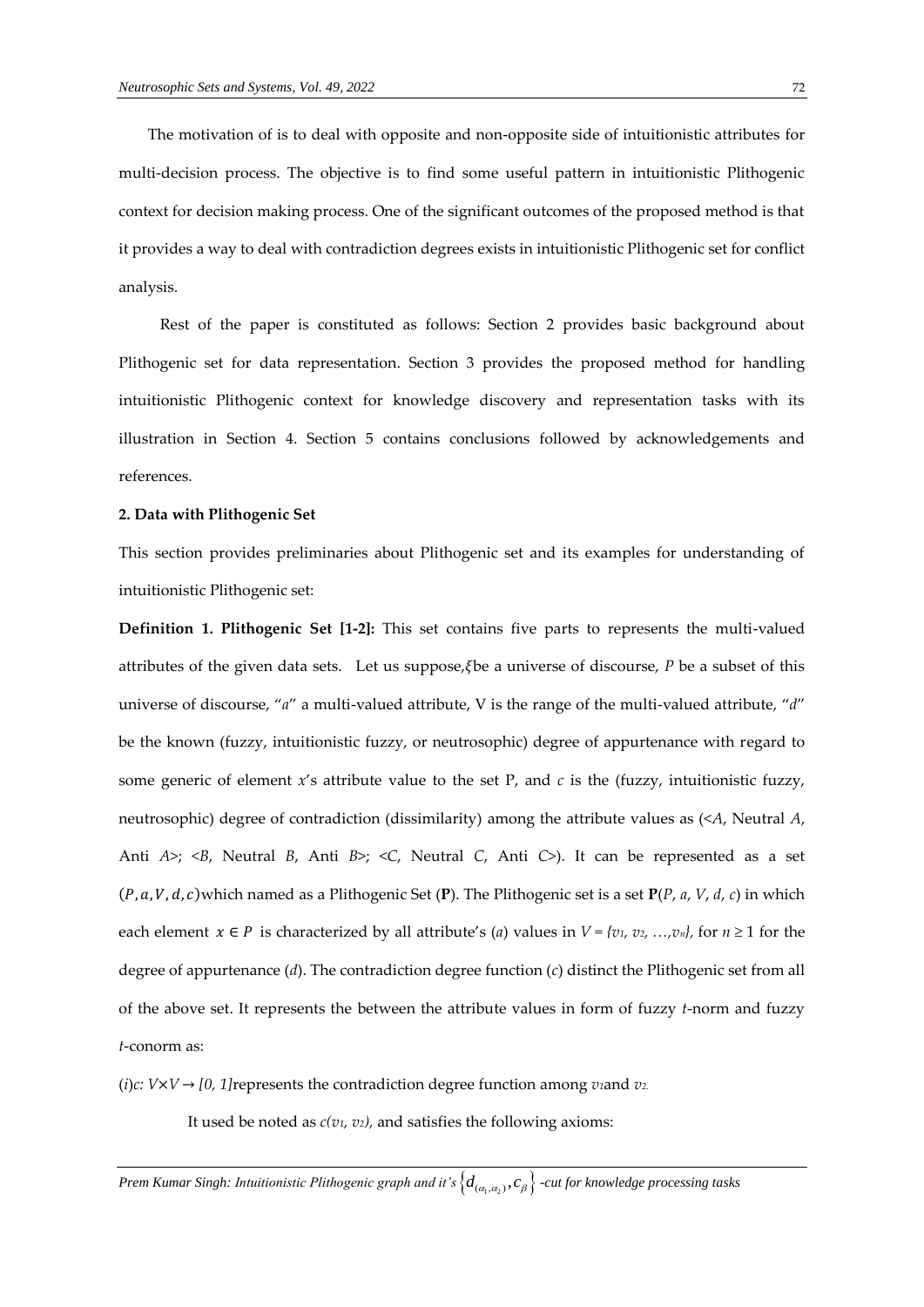*(ii)*  $c(v_1, v_1) = 0$  *i.e.* the contradiction among  $v_1$  and  $v_2$  is zero.

(iii)  $c(v_1, v_2) = c(v_2, v_1)$ , the contradiction among  $v_1$  and  $v_2$  or  $v_2$  and  $v_1$  used to be considered as per the commutative properties. In this paper author focuses on single-valued fuzzy membership to handle the Plithogenic set.

**Example 1:** Let us suppose, two experts or commentator (*y*1) and (*y*2) given an opinion towards the player  $(x_1)$ . The expert  $(y_1)$ agreed that player  $(x_1)$  is 60 percent suitable TEST match whereas expert  $(y_2)$  agreed on 70 percent with zero contradiction. The expert  $(y_1)$ agreed that player  $(x_1)$  is 20 percent suitable for one day match whereas the expert  $(y_2)$ agreed on 40 percent which created  $\frac{1}{3}$  $\frac{1}{3}$  contradiction. The expert  $(y_1)$  agreed that player  $(x_1)$  is 70 percent suitable for T20 match whereas the expert ( $y_2$ ) agreed 60 percent which created  $\frac{2}{3}$ 3 contraction on this attribute. The reason given by expert  $(y_1)$  that player  $(x_1)$  is consistent at 80 percent matches whereas the expert (*y*2) agreed on it 60 percent without any contradiction. Another reason given by expert  $(y_1)$  that player  $(x_1)$  is consistent due to 50 percent suitable health conditions whereas expert (y<sub>2</sub>) agreed 40 percent on this attribute with  $\frac{1}{2}$ 2 contradictione of complex or large information can be written using the properties of Plithogenic set as shown in Table 1 and Table 2 The Table 1represents the opinion of expert 1 towards the player (*x*1) whereas Table 2 represents opinion of expert 2 towards player (*x*1). The union and intersection among expert opinion can be computed as given below.

| Contradiction<br>degree | $\overline{0}$        | $\overline{a}$ | $\frac{2}{3}$ | $\mathbf{0}$ | $\overline{a}$ |
|-------------------------|-----------------------|----------------|---------------|--------------|----------------|
| Multi-attributes        | <b>TEST</b><br>Player | ODI Player     | T20 Player    | Consistent   | Health         |
| Fuzzy degree            | 0.6                   | 0.2            | 0.7           | 0.8          | 0.5            |

*Table 1: The expert (y1) opinion towards a player (x1)*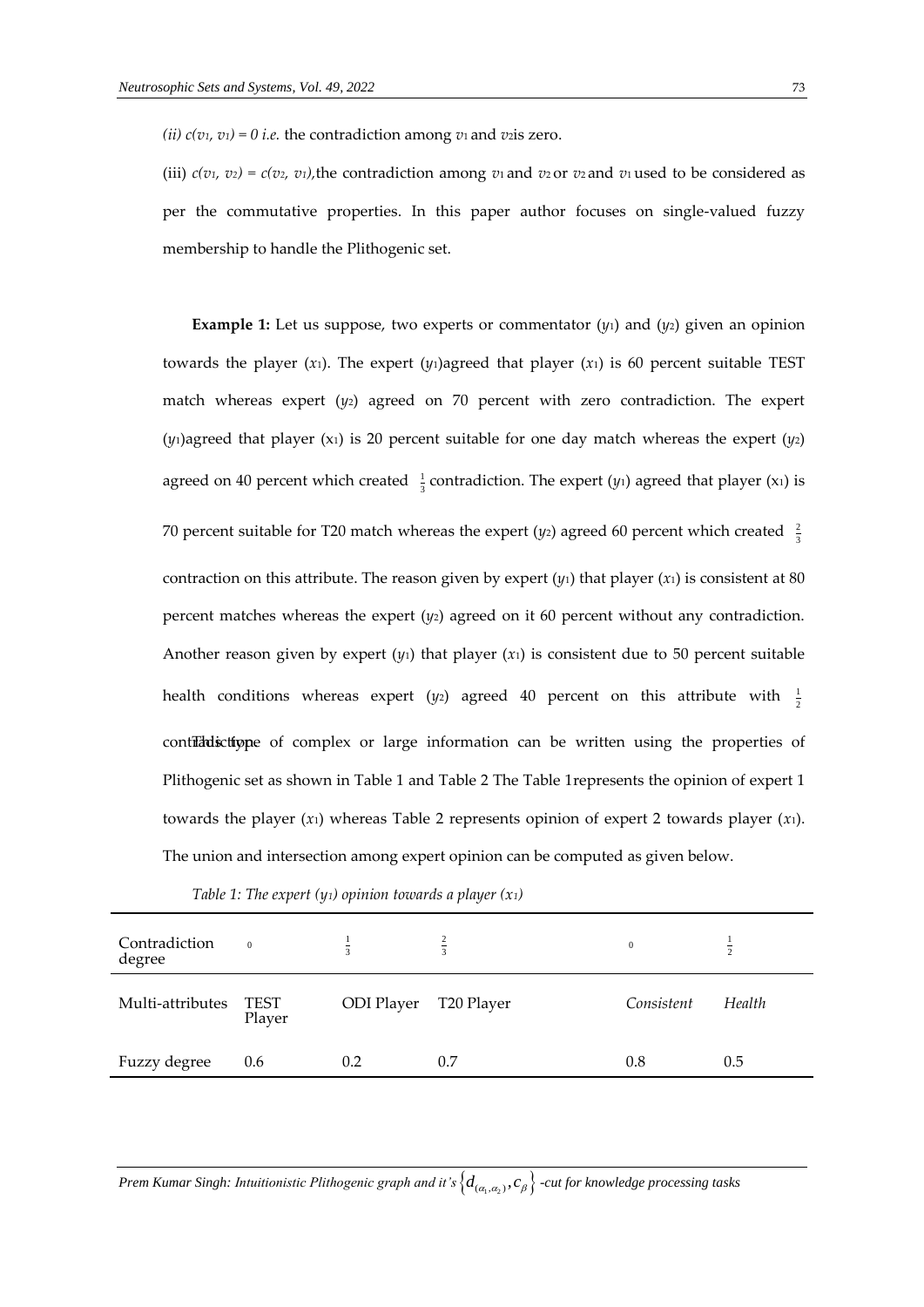| Contradiction<br>degree | $\overline{0}$        | $\overline{a}$    | $rac{2}{3}$ | $\bf{0}$   | $\overline{2}$ |
|-------------------------|-----------------------|-------------------|-------------|------------|----------------|
| Multi-attributes        | <b>TEST</b><br>Player | <b>ODI</b> Player | T20 Player  | Consistent | Health         |
| Fuzzy degree            | 0.7                   | 0.4               | 0.6         | 0.6        | 0.4            |

*Table 2: The expert (y2) opinion towards a player (x1)*

**Definition 2. Intersection of PlithogenicSet [1]**: Let us suppose two Plithogenic set (*P1*, *P2*)

then the intersection can be computed as follows: **100 1 Definition 2. Intersection of PlithogenicSet [1]: Let us suppose two Plithogenic set**  $(P_1, P_2)$ **<br>then the intersection can be computed as follows:<br>d\_{p\_1}(a\_p, v\_p) \wedge d\_{p\_2}(a\_p, v\_p) = (1 - c\_p) \times (d\_{p\_1}(a\_p, v\_p) \wedge\_f d\_{p\_2}(a\_p, v\_p))** where *dp* represents degree of appurtenance, *c*<sub>*p*</sub>represents contradiction degrees for the multi-valued attributes *ap*. Others are fuzzy t-norms to define the intersection.

**Example 2:** Let us suppose, the example shown in Table 1 and 2 to find the intersection using above defined Plithogenic operator. Table 3 represents the intersection of expert opinion shown in Table 1 and 2 using the above operations. It shows the Plithogenic degree that on what level both the expert are maximal common point convinced each other on the given contraction.

*Table 3: Intersection of Table 1 and 2 using Plithogenic operator* 

| Contradiction<br>degree | $\overline{0}$ |            | $\overline{a}$ | $\mathbf{0}$ | $\overline{\overline{2}}$ |
|-------------------------|----------------|------------|----------------|--------------|---------------------------|
| Multi-attributes        | TEST<br>Player | ODI Player | T20 Player     | Consistent   | Health                    |
| $y_1 \wedge_x y_1$      | 0.42           | 0.23       | 0.73           | 0.48         | 0.45                      |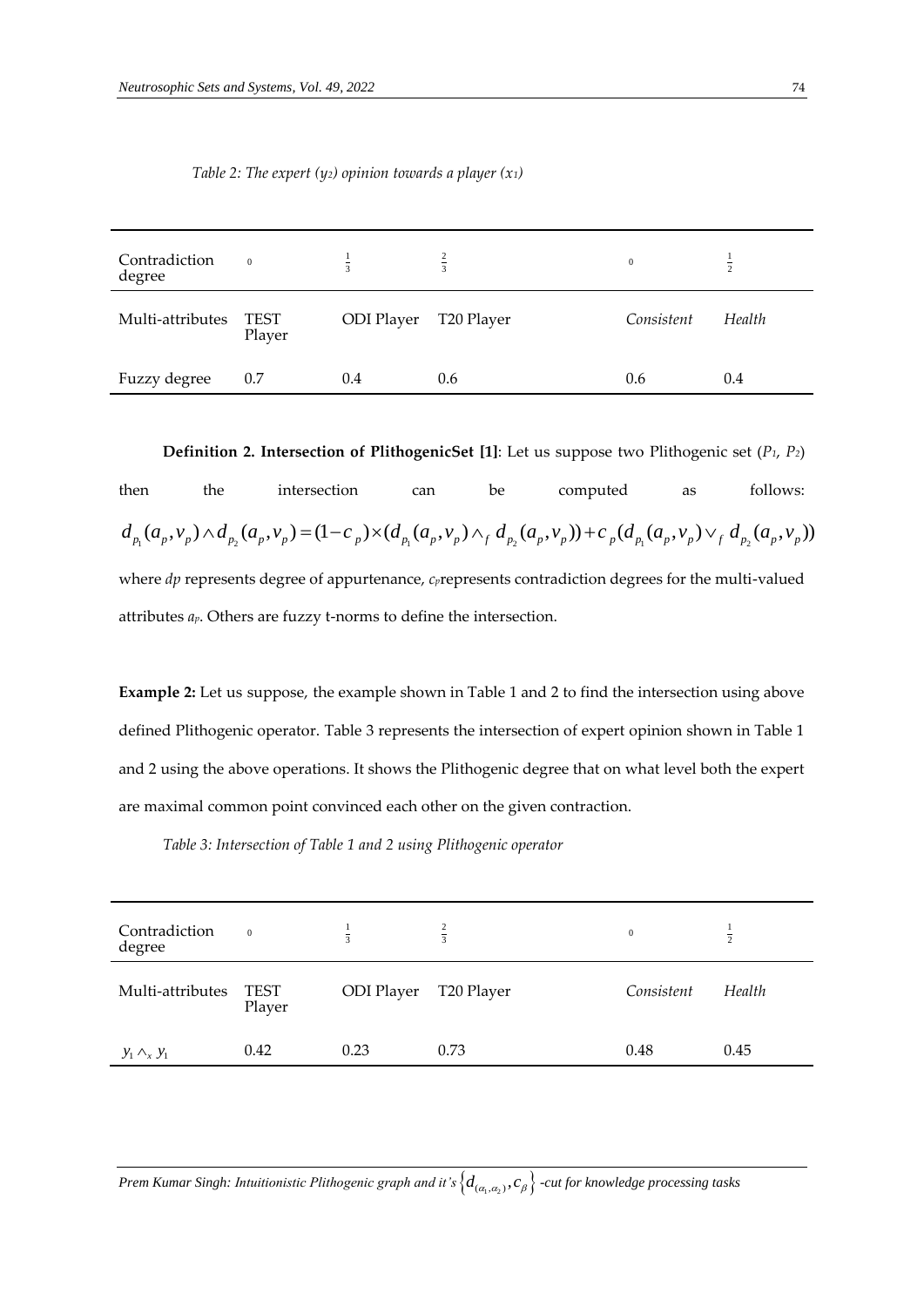

**Example 3:** Let us suppose, the example shown in Table 1 and 2 to find the union using above defined Plithogenic operator. Table 4 represents the union of expert opinion shown in Table 1 and 2 using the above operations. It shows the Plithogenic degree that on what level both the expert convinced each other in the infimum way on the given contraction.

 *Table 4: Union of Table 1 and 2 using Plithogenic operator* 

| Contradiction<br>degree | $\overline{0}$        |            | $\frac{2}{3}$ | $\mathbf{0}$ | $\overline{a}$ |
|-------------------------|-----------------------|------------|---------------|--------------|----------------|
| Multi-attributes        | <b>TEST</b><br>Player | ODI Player | T20 Player    | Consistent   | Health         |
| $y_1 \vee_x y_1$        | 0.88                  | 0.37       | 0.57          | 0.92         | 0.45           |

**Definition 4. Complement of Plithogenic Set [1]**: The complement can be computed as follows:  $(d_n(a_n,v_n))$  $(d_p(a_p, v_p))$  =  $(1-c_p) \times d_p(a_p, v_p)$  where *dp* represents degree of appurtenance, *c<sub>p</sub>* represents contradiction degrees for the multi-valued attributes *ap*.In case of conflict or quanta information of human cognition can be represented using intuitionistic fuzzy set.

**Definition 5: Intuitionistic Fuzzy Set [13-14]**: The intuitionistic fuzzy set is a generalization of fuzzy set. It represents the acceptation, rejection part of any attributes simultaneously. The intuitionistic fuzzy set *A* can be defined by  $A = \{x, \mu_X(x), \nu_X(x) / x \in X\}$  where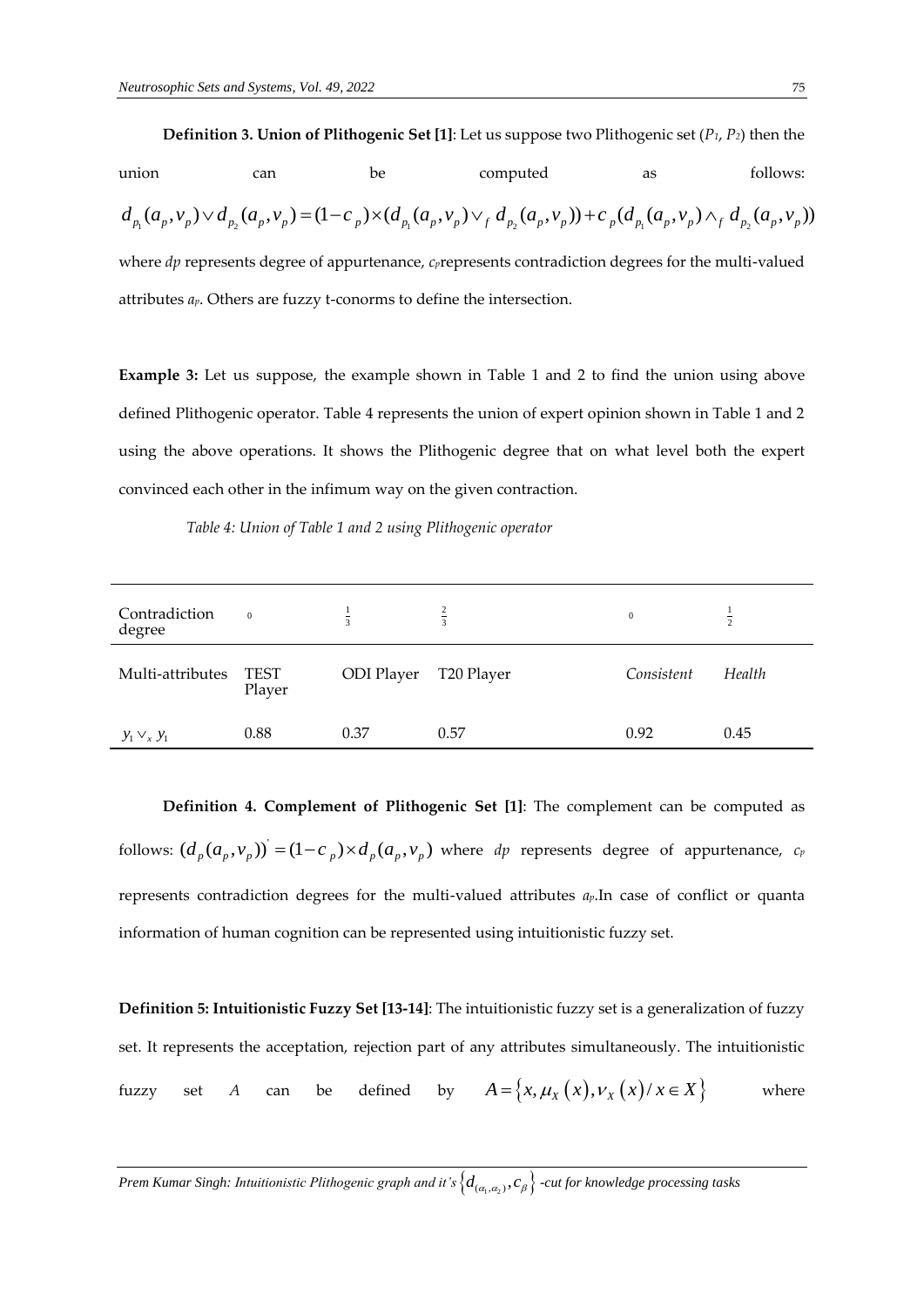$\mu_A(x): E \to [0,1], \nu_A(x): E \to [0,1]$  for each  $x \in E$  such that  $0 \le \mu_A(x) + \nu_A(x) \le 1$ . Here  $\mu_A(x)$ :  $E \to [0,1]$  denote degrees of membership and  $\nu_A(x)$ :  $E \to [0,1]$  denotes non-membership of  $x \in A$ , respectively.

**Example 5:** Let us suppose the above examples that an expert  $(y_1)$  gives opinion about a player  $(x_1)$ that the given player is 60 percent suitable for ODI whereas 30 percent not suitable based on his/her performance towards the given team. This type of data can be written using the Intuitionistic Plithogenic set as shown in Table 5.

| Contradiction<br>degree | $\boldsymbol{0}$  | $\frac{1}{3}$         | $rac{2}{3}$ | $\boldsymbol{0}$ | $\frac{1}{2}$ |
|-------------------------|-------------------|-----------------------|-------------|------------------|---------------|
| Multi-attributes        | <b>ODI</b> Player | <b>TEST</b><br>Player | T20 Player  | Consistent       | Health        |
| Fuzzy degree            | (0.6, 0.3)        | (0.2, 0.6)            | (0.7, 0.1)  | (0.8, 0.1)       | (0.5, 0.3)    |

*Table 5: The expert (y1) opinion towards a player (x1) based on Intuitionistic set*

It can be observed that, the Plithogenic set provides a chance to deal with multi-valued attributes and contradiction among expert opinion [15]. The problem arises when the expert agree or disagree for the same Plithogenic attribute in case of multi-decision process. It creates conflict among them. To deal with it based on membership and non-membership values the mathematics of intuitionistic fuzzy set is connected with Plithogenic set in this paper. Same time a new graph to visualize the data with intuitionistic Plithogenic context is introduced motivated from [4, 16]. Same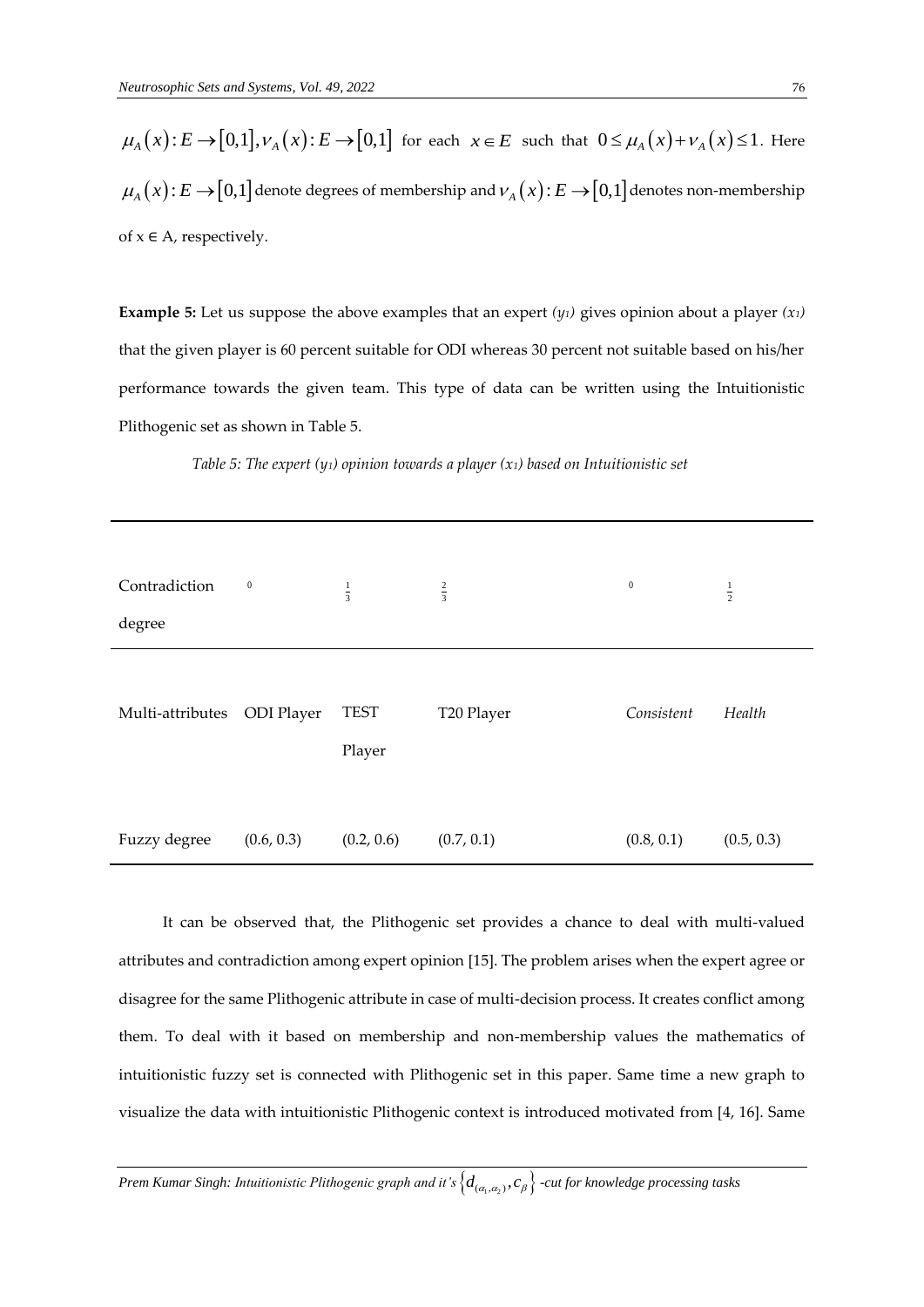time another method is introduced to zoom in and zoom out the intuitionistic Plithogenic context based on defined neutrosophic multi-granulation motivated from [9, 15-18]. In the next section one of the methods is proposed for intuitionistic Plithogenic graph and its processing to deal with conflict analysis arises due to contradiction.

### *3. Proposed method:*

In this section, two methods are proposed the first one focused on graphical structure visualization of intuitionistic Plithogenic attributes and another one focused on decomposition of intuitionistic Plithogenic context. The computation time for the proposed method is also discussed.

# *3.1 A method for processing data with Intuitionistic Plithogenic Attribute*

Let us suppose any data set having Intuitionistic Plithogenic attribute and need to process for multi-decision tasks. It can be done as follows:

**Step 1.**Let us consider, data with Intuitionistic Plithogenic attributes. Try to represent them in contextual format as shown in Table 6.

*Table 6: Data with Intuitionistic Plithogenic attributes and its context representation*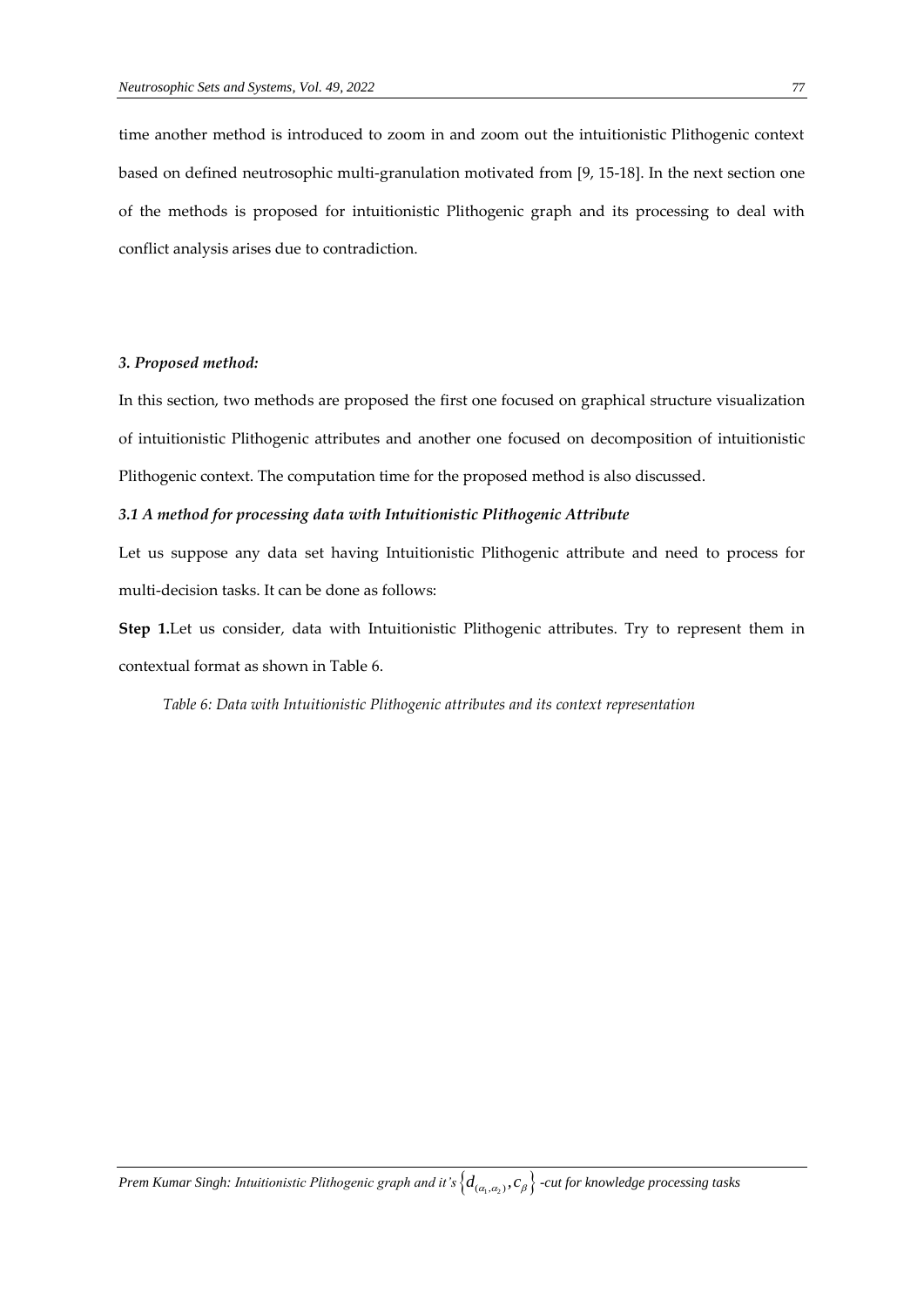| Contradiction $c_1$ $c_2$ |             |                                                                                                                           | $\ldots$ $c_k$ |                                                                                                                                                                                                                                    | $c_{k+1}$                                                      | $\ldots$ $c_m$ |                                               |
|---------------------------|-------------|---------------------------------------------------------------------------------------------------------------------------|----------------|------------------------------------------------------------------------------------------------------------------------------------------------------------------------------------------------------------------------------------|----------------------------------------------------------------|----------------|-----------------------------------------------|
| degree                    |             |                                                                                                                           |                |                                                                                                                                                                                                                                    |                                                                |                |                                               |
| Attribute                 | $a_1$ $a_2$ |                                                                                                                           | $\cdots$ $a_k$ |                                                                                                                                                                                                                                    | $a_{k+1}$                                                      |                | $\cdots$ $a_m$                                |
| values                    |             |                                                                                                                           |                |                                                                                                                                                                                                                                    |                                                                |                |                                               |
| a <sub>1</sub>            |             | $d_{1,1}(\mu, v)$ $d_{1,2}(\mu, v)$ $d_{1,k}(\mu, v)$                                                                     |                |                                                                                                                                                                                                                                    | $d_{1,k+1}(\mu, v)$ $d_{1,m}(\mu, v)$                          |                |                                               |
| a <sub>2</sub>            |             | $d_{2,1}(\mu, v)$ $d_{2,2}(\mu, v)$ $d_{2,k}(\mu, v)$                                                                     |                |                                                                                                                                                                                                                                    | $d_{2,k+1}(\mu, v)$ $d_{2,m}(\mu, v)$                          |                |                                               |
| $\bullet$                 |             | $\mathbf{A}$ and $\mathbf{A}$ are the set of the set of the set of the set of the set of the set of the $\mathbf{A}$      |                |                                                                                                                                                                                                                                    | $\bullet$ . The second contract of $\mathcal{O}(\mathbb{R}^d)$ |                | $\mathbf{r} = \mathbf{r} \times \mathbf{r}$ . |
| $\Box$                    |             |                                                                                                                           |                | $\mathcal{A}$ and the set of the set of the set of the set of the set of the set of the set of the set of the set of the set of the set of the set of the set of the set of the set of the set of the set of the set of the set of |                                                                |                |                                               |
| $\bullet$                 |             | $\mathbf{u}^{\prime}$ , and the same proposition of the same proposition of the same proposition of $\mathbf{u}^{\prime}$ |                |                                                                                                                                                                                                                                    | the contract of the contract of the contract of                |                |                                               |
| $a_n$                     |             | $d_{n,1}(\mu, \nu)$ $d_{n,2}(\mu, \nu)$ $d_{n,k}(\mu, \nu)$                                                               |                |                                                                                                                                                                                                                                    | $d_{n,k+1}(\mu,\nu)$ $d_{n,m}(\mu,\nu)$                        |                |                                               |

**Step 2.** Write all the Plithogenic attributesas( $P$ , $a$ , $V$ , $d$ , $c$ ), where *P* is a set, *a*is the set of multi-valued attributes, *V is* the defined range of the attributes, *d* is the intuitionistic set based degree of appurtenance and *c* is the single-valued degree of contradiction. It means the intuitionistic degree of appurtenance and its contradiction value for the given attribute can be determined with respect to the dominant value of the attribute.

**Step 3.** Let us consider the,Plithogenic graph  $G = \{V_p, E_p, a_p, (\mu_{d_p}, v_{d_p}), c_p\}$  can be called as intuitionistic Plithogenic graph where(*Vp*)represents Intuitionistic Plithogenic attributes as vertex, (*Ep*) represents the intuitionistic Plithogenic set based edges, (*ap*)represents the multi-valued i.e. one or more attributes of distinct values. The intuitionistic degree of appurtenance (*dp*) says that at what level the given multi-valued attributes belongs to the set or does not belongs to the set. The (*cp*) represents the contradiction degrees as single-valued fuzzy membership.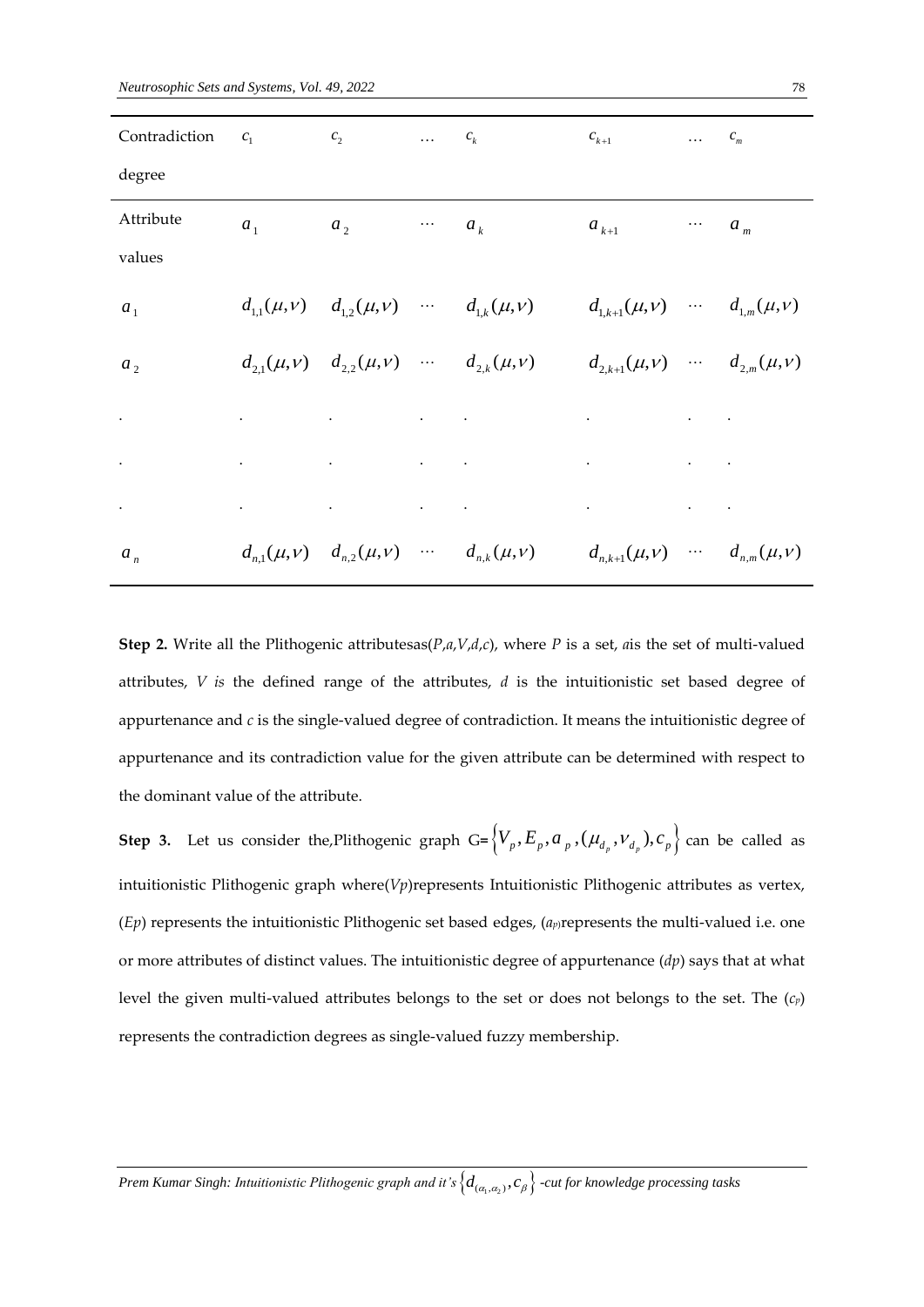**Step 4.** Write each of the vertexes using the Intuitionistic Plithogenic set as:  $\left\{ a_{_{p}},(\mu _{_{d_{p}}},\nu _{_{d_{p}}}),c_{_{p}}\right\}$ *p V*  $\mu_d^{\,}$ , $\mu_d^{\,}$ 

where (*a<sub>p</sub>*)represents multi-valued attributes defines theIntuitionistic Plithogenic vertex(*Vp*). The degree of appurtenance (*dp*) represents the belongingness and non-belongingness of multi-valued attributes via intuitionistic Plithogenic set. The contradiction degree is represented using single-valued fuzzy membership as (*cp*).

**Step 5.** Write edges for each of the Plithogenic vertexes as:

$$
\frac{\left\{a_{_{pq}},(\mu_{d_{_{pq}}},\nu_{_{d_{_{pq}}}}),c_{_{pq}}\right\}}{E_{_{pq}}(V_{_{p}}V_{_{q}})} \ \ \text{where} \ (a_{_{pq}})
$$

represents one or more attributes which defines the Intuitionistic Plithogenic edges  $(E_{pq})$ . The degree of appurtenance  $(d_{pq})$  represents the belongingness and non-belongingness of multi-valued edges with its single-valued contradiction degrees  $(c_{pq})$  for the given edge.

**Step 6.** The contradiction among  $v_1$  and  $v_2$  (or  $v_2$  and  $v_1$ ) satisfies commutative property as follows:  $c(v_1, v_2) = c(v_2, v_1)$ . It means the Intuitionistic Plithogenic set based edges  $(E_{pq})$  and  $(E_{qp})$ represents same edge.

**Step 7.** The contradiction degrees  $c(v_1, v_1) = 0$  due to which the edges can be edges can be represented as  $(E_{pq} \subseteq V_p \times V_q - V_p \times V_p - V_q \times V_q)$ .

**Step 8.** The computation of relations for the Intuitionistic Plithogenic graph and its edges can be computed using extensive properties of union and intersection of single-valued Plithogenic set as follows:

*(a)* Intersection of single-valued Plithogenic set as

follows:  
\n(a) Intersection of single-valued Plithogenic set as  
\n
$$
d_{p_1}(a_p, v_p) \wedge d_{p_2}(a_p, v_p) = (1 - c_p) \times (d_{p_1}(a_p, v_p) \wedge_f d_{p_2}(a_p, v_p)) + c_p (d_{p_1}(a_p, v_p) \vee_f d_{p_2}(a_p, v_p))
$$
\n(b) Union of single-valued Plithogenic set as  
\n
$$
d_{p_1}(a_p, v_p) \vee d_{p_2}(a_p, v_p) = (1 - c_p) \times (d_{p_1}(a_p, v_p) \vee_f d_{p_2}(a_p, v_p)) + c_p (d_{p_1}(a_p, v_p) \wedge_f d_{p_2}(a_p, v_p))
$$

(*b*) Union of single-valued Plithogenic set as

$$
d_{p_1}(a_p, v_p) \vee d_{p_2}(a_p, v_p) = (1 - c_p) \times (d_{p_1}(a_p, v_p) \vee_f d_{p_2}(a_p, v_p)) + c_p(d_{p_1}(a_p, v_p) \wedge_f d_{p_2}(a_p, v_p))
$$

In case of Intuitionistic Plithogenic sets degree of appurtenance can be represented as: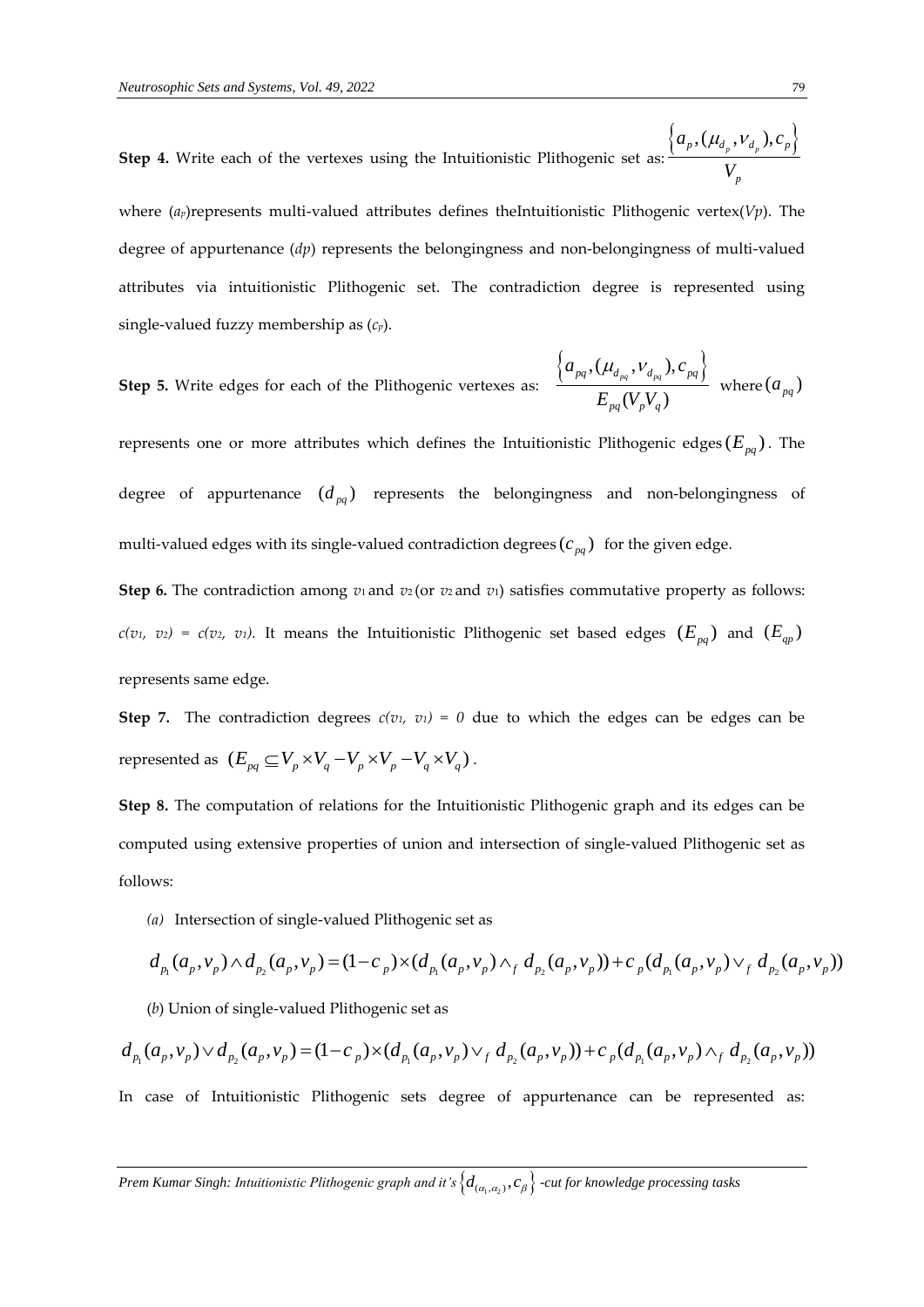$$
V_1 = \left\{ v_1, \mu_{v_1}(x), v_{v_1}(x) / x \in X \right\} \text{ and } V_2 = \left\{ v_2, \mu_{v_2}(x), v_{v_2}(x) / x \in X \right\} \text{ he union and intersection}
$$

can be computed as follows:

(A). 
$$
V_1 \vee_p V_2 = (\mu_{v_1} \vee_p \mu_{v_2}, \nu_{v_1} \wedge_p \nu_{v_2})
$$
  
\n(B).  $V_1 \wedge_p V_2 = (\mu_{v_1} \wedge_p \mu_{v_2}, \nu_{v_1} \vee_p \nu_{v_2})$ 





Figure 2. The graphical structure visualization of Plithogenic graph

**Step 9.** In this way, the data with Intuitionistic Plithogenic set can be analyzed. It can be visualized as Intuitionistic Plithogenic set of vertex and its edges as computed above.

**Step 10.** The Intuitionistic Plithogenic graph and its visualization is shown in Figure 2.

**Step 11.**In this way, the proposed method provides a visualization of data with Intuitionistic Plithogenic set which will help in adequate decision making process.

**Time complexity:** Let us suppose, there are *n*-number of Intuitionistic Plithogenic attribute in the given data set with *m*-number of multi-valued appurtenance degree of attributes. In this case, the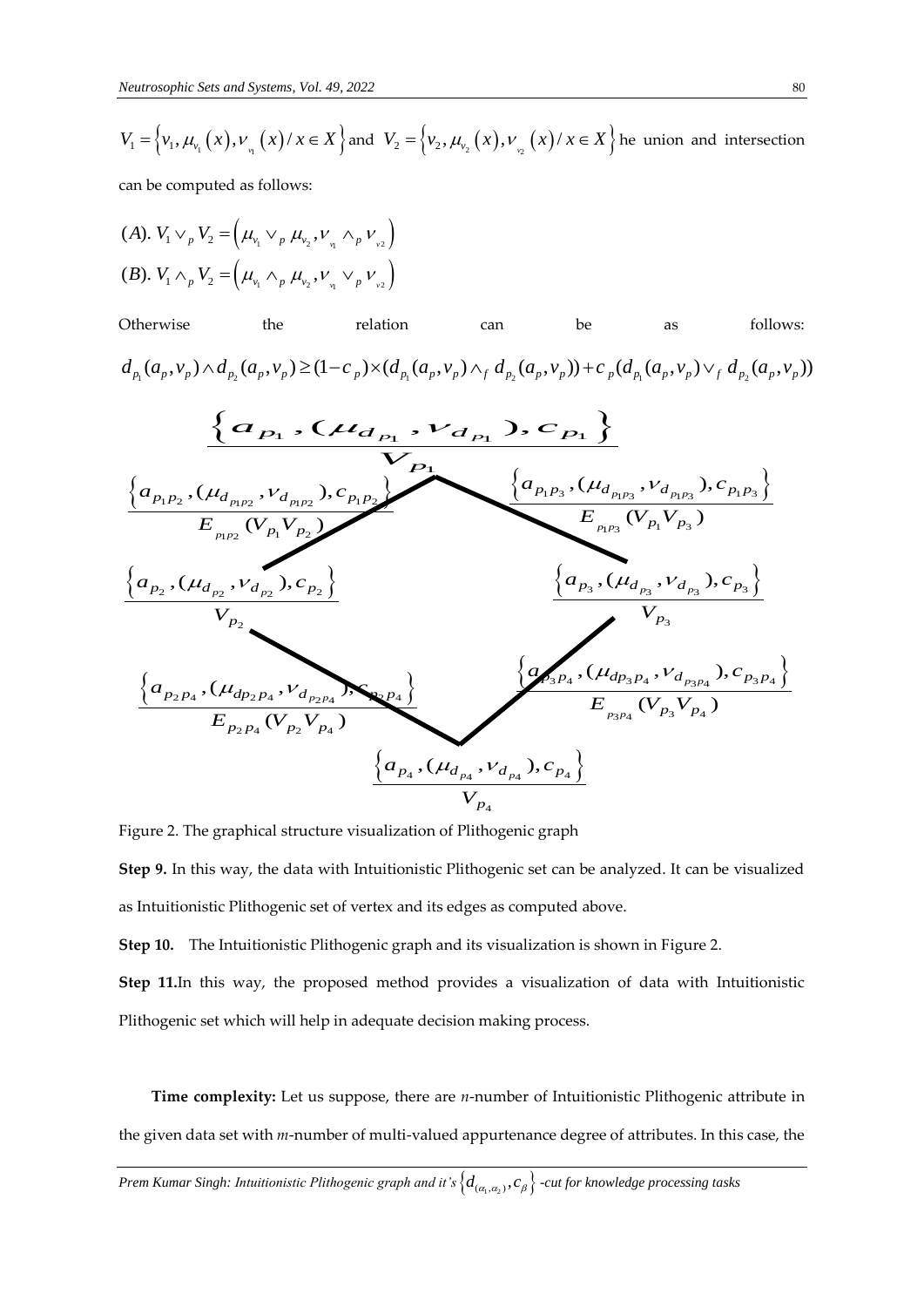time complexity taken in drawing the Intuitionistic Plithogenic graph can be takeO(*nm*). The intuitionistic degree of appurtenance can take maximum O(*n.m<sup>3</sup>* ).

# 3.2 A method for  $\left\{d_{_{(\alpha_{\rm i},\alpha_{\rm 2})}},c_{_\beta}\right\}$  -cut for Intuitionistic Plithogenic context:

In this section, a method is proposed to decompose the Plithogenic context for precise analysis of pattern based on user or expert requirements as shown in Table 6.

 $\textsf{Step 1.}$  Let us consider the Intuitionistic Plithogenic graph G=  $\left\{V_{_p}, E_{_p}, a_{_{p}}, (\mu_{_{d_{_p}}}, \nu_{_{d_{_p}}}), c_{_{p}}\right\}$  .

**Step 2.** The Intuitionistic Plithogenic context can be processed based on  $(\alpha_1, \alpha_2)$  -cut defined for the appurtenance degree  $(dp)$  as  $d_{(\alpha_1,\alpha_2)}$  where  $0 \leq \alpha_1 + \alpha_2 \leq 1$ .

**Step 3.** The  $\beta$ -cut can be defined on contradiction degree ( $c_p$ ) for measuring the conflict and its liabilities as  $c_\beta$  where  $0 \le \beta \le 1$ .

**Step 4.** Let us suppose, expert wants to analyze the Intuitionistic Plithogenic context based on defined  $d_{(\alpha_1,\alpha_2)}$ -cut for degree of appurtenance and  $c_\beta$  for contradiction as  $\{d_{(\alpha_1,\alpha_2)},c_\beta\}$ .

**Step 5.** In this case the expert wants that the given Intuitionistic Plithogenic context contain more

degree of approximate from chosen 
$$
d_{(\alpha_1,\alpha_2)}
$$
-cut with less contradiction for the chosen  $c_\beta$ -cut.  
\n
$$
P_{\{(\alpha_1,\alpha_2),\beta\}} = \left\{ \left\{ V_p, E_p, a_p, (\mu_{d_p}, V_{d_p}), c_p \right\} \mid (\mu_{d_p} \ge \alpha_1), (V_{d_p} \le \alpha_2), c_p \le \beta, \forall a_p \in P \right\}
$$

where  $0 \leq \alpha_1 + \alpha_2 \leq 1$  and  $0 \leq \beta \leq 1$ .

**Step 6.**In case the given Intuitionistic Plithogenic relation satisfies the –cut defined at step 5 then represent as 1 at particular entry of the attributes otherwise write as 0.

**Step 7.**In this way all the entries of given Intuitionistic context can be decomposed into 1 and 0 based on defined  $\left\{d_{_{(\alpha_{_{1},\alpha_{_{2}})}},c_{_{\beta}}}\right\}$  -cut.

**Step 8.**The  $\{d_{(\alpha_1,\alpha_2)},c_\beta\}$  -cut can be changed based on user or expert requirement to zoom in and zoom out the given Intuitionistic context for adequate information extraction.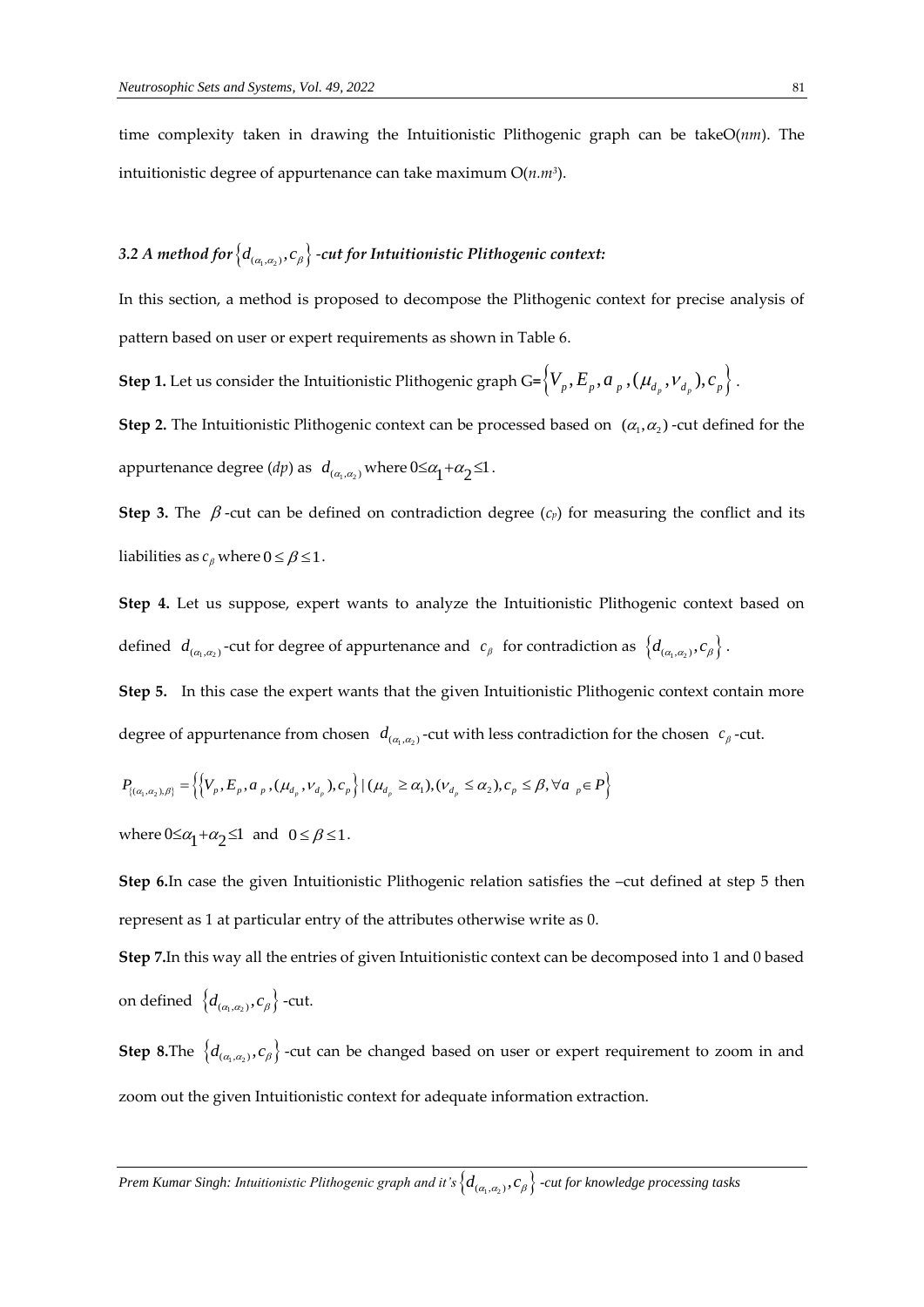**Step 9.** In this way, the proposed method provides intuitionistic level of granulation to deal with Intuitionistic Plithogenic context for knowledge processing tasks. In case the expert unable to draw its graph.

**Time complexity:** Let us suppose, the given Intuitionistic Plithogenic context contains *n*-number of attributes having *m*-number of multi-attributes. In this case, the  $\{d_{(\alpha_1,\alpha_2)}, c_\beta\}$ -cut may takeO(*nm*) time for the membership and non-membership value traversal, independently. In this case it may cost maximum  $O(n^2m)$  and vice versa for decomposition of intuitionistic degree of appurtenance. The consideration of contradiction degree for decomposing *m*-number of multi-valued attributes brings the complexity as O(*n<sup>2</sup> .m<sup>2</sup>* ).

In the next section both of the method is illustrated for handling Intuitionistic Plithogenic context for multi-decision process. Same time the obtained results are compared for validation.

### *4. Illustration*

The uncertainty and vagueness in Plithogenic attributes creates major issues with its representation and analysis [10-11]. The reason is Plithogenic set represents each multi-valued attributes as a generic element  $x$  characterized by one attribute only (appurtenance) [1-2]. In this case, intuitionistic fuzzy set can be helpful to represent the degree of appurtenance based on membership and non-membership. Recently, intuitionistic Plithogenic set is received attention of some of the researchers [10-12]. This paper focused on precise representation of data with intuitionistic Plithogenic attributes. In addition, zoom in and zoom out of Intuitionistic Plithogenic attributes for knowledge processing tasks. Same time the knowledge discovered from them is compared for validation of result. To achieve this goal, two methods are proposed in Section 3.1 and 3.2.

### *Section 4.1: The illustration of Intuitionistic Plithogenic context and its visualization*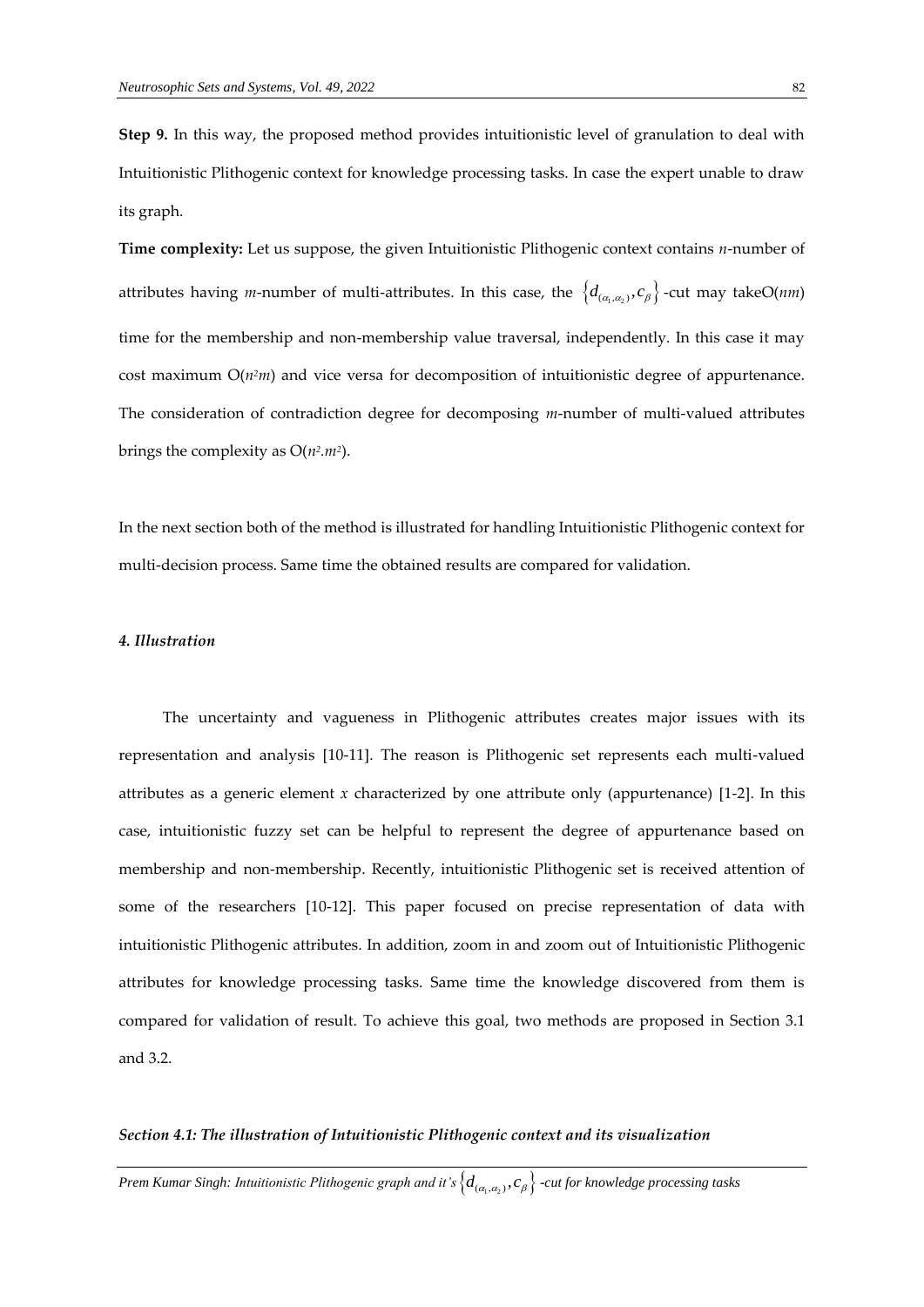In this section, the proposed method shown in Section 3.1 using the cricket data set motivated from [3].

**Example6:** Let us consider the cricket data set<sup>1</sup>. An expert wants to give opinion on performance of Cheteshwar Pujara that he is good batsman for Test, ODI or T20 or selection in the team. The expert can give opinion based on his performance available on time as shown in Table 7. The expert (*y*1) wants to give opinion that Pujara is 40 percent good player for test due to his 80 percent ball faced and 40 percent strike rate. Same time the expert wants to express that Pujara is 30 percent not good for some Test due to his 20 percent wrong played ball and 50 percent non-strike or slow rate with 50 percent contradiction. In similar way the expert (*y*1) can give opinion about the Pujara based on his performance shown in Table 7 for ODI or T20. This type of data can be written precisely using the Intuitionistic Plithogenic set as shown in Table 8. In case, the selection committee unable to take decision based on expert  $(y_1)$  opinion. Then the committee can ask other experts having contradictory with expert (*y*1) as shown in Table 9. The problem is to discover comprehensive decision for selecting the Pujara for Test, ODI or T20. This type of data can be solved using the proposed method shown in Section 3.1. The Table 10 represents intersection and union among the expert opinions about performance of Pujara.

|                 | Mat |     |          | Inns NO Runs | HS     | Ave   | BF               | <b>SR</b> | 100            | 50       | 4s  | 6s       | - Ct     | -St      |
|-----------------|-----|-----|----------|--------------|--------|-------|------------------|-----------|----------------|----------|-----|----------|----------|----------|
| <b>Test</b>     | 86  | 144 | 8        | 6267         |        |       | 206* 46.08 14038 | 44.64     | 18             | 29       | 740 | - 14     | 57       | $\theta$ |
| <b>ODI</b>      | 5   | 5   | $\Omega$ | 51           | 27     | 10.19 | 130              | 39.23     | $\theta$       | $\Omega$ | 4   | $\Omega$ | $\Omega$ | $\Omega$ |
| FC              | 214 | 351 | 37       | 16311        | 352    | 51.94 |                  |           | 50             | 65       |     |          | 139      | $\theta$ |
| List A          | 103 | 101 | 19       | 4445         | $158*$ | 54.20 |                  |           | 11             | 29       |     |          | 39       | $\Omega$ |
| T <sub>20</sub> | 64  | 56  | 10       | 1356         | $100*$ | 29.47 | 1240             | 109.35    | $\overline{1}$ | 7        | 158 | 20       | 32       | - 0      |

*Table 7. The Batting performance of Cheteshwar Pujara in various format*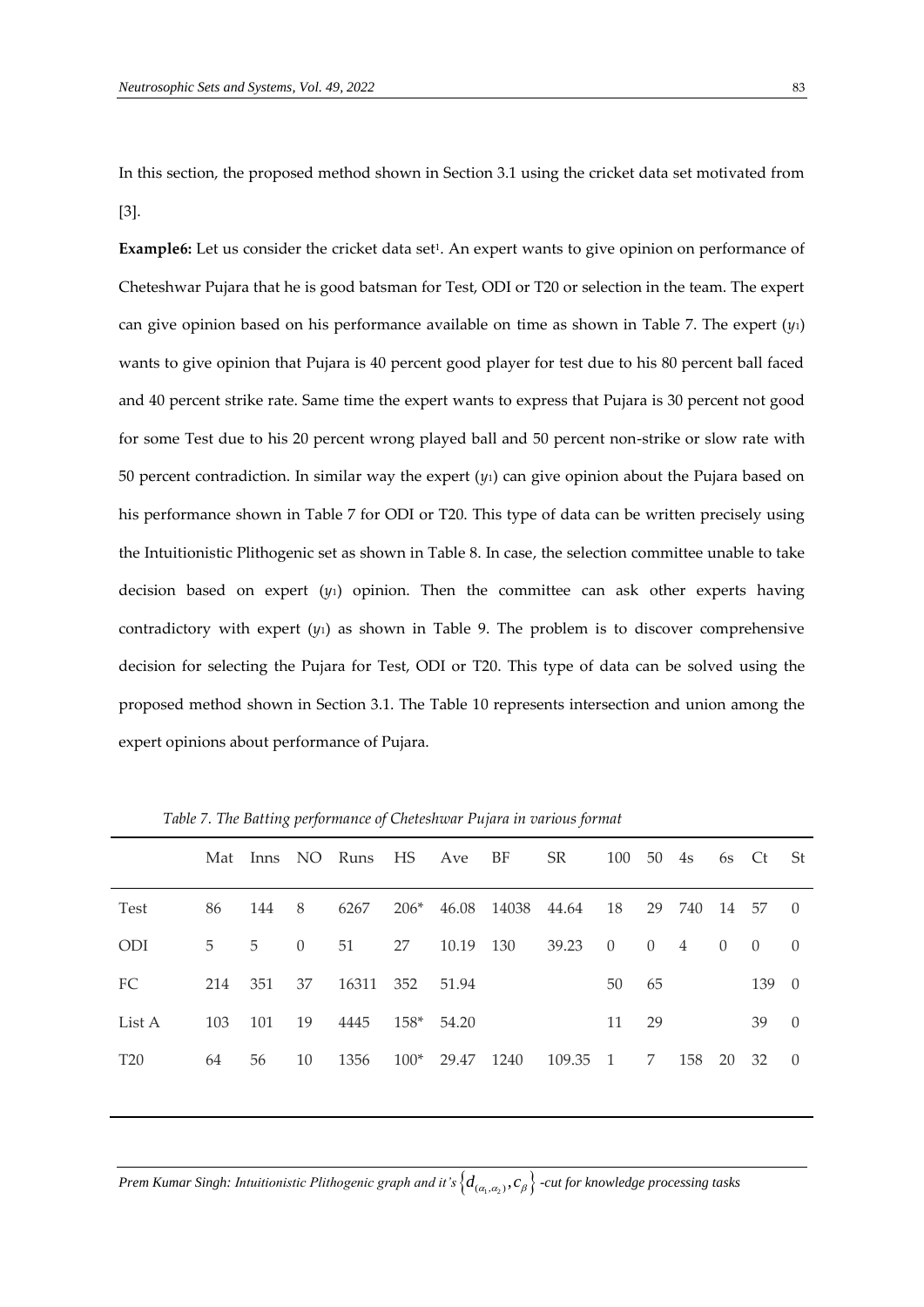| Contradiction 0 |             | 0.33    | 0.66            | 0.0         | 0.5           |
|-----------------|-------------|---------|-----------------|-------------|---------------|
| degree          |             |         |                 |             |               |
| Attribute       | <b>Test</b> | One     | T <sub>20</sub> | <b>Ball</b> | <b>Strike</b> |
| values          |             | Day     |                 | faced       | rate          |
| Puajara         | (0.4, )     | (0.1, ) | (0.0,           | (0.8,       | (0.4, )       |
|                 | (0.5)       | 0.2)    | (0.3)           | 0.2)        | (0.5)         |

*Table 8.An Expert(y1) opinion about Pujara on various format*

*Table 9. An Expert (y2) opinion about Pujara on various format*

| Contradiction | $\Omega$    | 0.33    | 0.66            | 0.0     | 0.5           |
|---------------|-------------|---------|-----------------|---------|---------------|
| degree        |             |         |                 |         |               |
| Attribute     | <b>Test</b> | One     | T <sub>20</sub> | Ball    | <b>Strike</b> |
| values        |             | Day     |                 | faced   | rate          |
| Puajara       | (0.6, )     | (0.4, ) | (0.2,           | (0.6, ) | (0.5,         |
|               | (0.3)       | (0.3)   | (0.5)           | 0.1)    | (0.3)         |
|               |             |         |                 |         |               |

*Table 10. The Intuitionistic Plithogenic context representation of Table 8 and 9*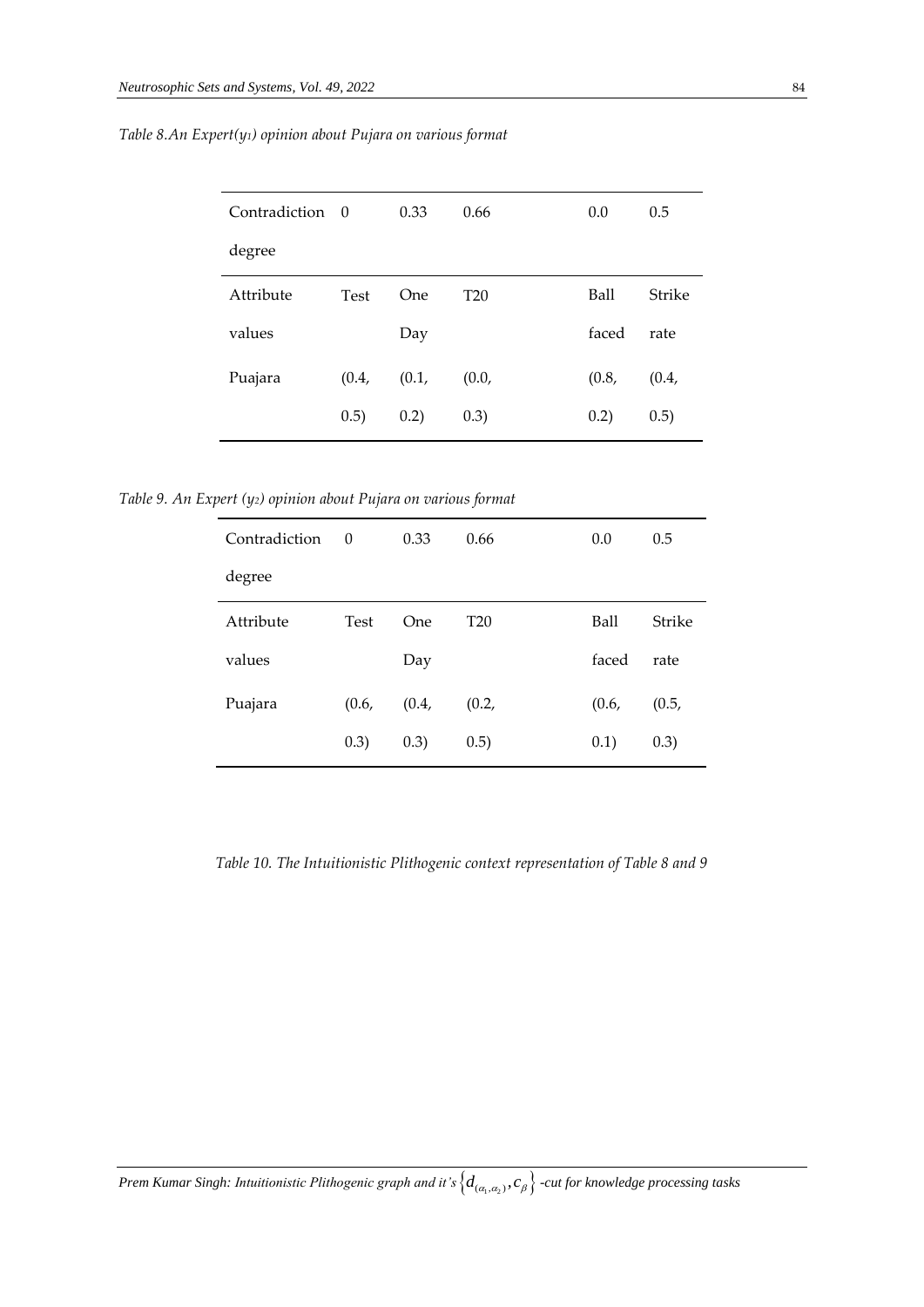| degree<br>Attribute<br>Test<br><b>T20</b><br>Ball<br>One<br>faced rate<br>values<br>Day<br>(0.4,<br>(0.8,<br>(0.4,<br>Expert<br>(0.1,<br>(0.0,<br>yiopinion<br>0.2)<br>0.5)<br>0.5)<br>0.2)<br>0.3)<br>about Pujara<br>(0.4,<br>(0.6,<br>(0.2,<br>(0.6, 0.5,<br>Expert<br>$0.1)$ $0.3)$<br>$(0.3)$ $(0.3)$ $(0.5)$<br>y <sub>2</sub> opinion<br>about Pujara<br>$y_1 \wedge_p y_2$ as (0.24, (0.18, (0.13,<br>(0.48, 0.45,<br>28)<br>0.40)<br>per step 7 of $(0.65)$ 0.31) 0.32)<br>Section 3.1<br>$y_1 \vee_p y_2$ as (0.76, (0.32, (0.07,<br>per step 7 of $(0.15)$ 0.19) 0.48)<br>Section 3.1<br>$\left\{\!\!\left(\frac{(0.76,0.15)}{\mathrm{Test}}\right)\!+\!\left(\frac{(0.32,0.19)}{\mathrm{ODI}};\!\frac{0.33}{c_2}\right)\!+\!\left(\frac{(0.07,0.48)}{\mathrm{T20}};\!\frac{0.66}{c_3}\right)\!\!;\!\left(\frac{(0.92,0.02)}{\mathrm{Ball\,\,faced}}\right)\!+\!\left(\frac{(0.45,0.4)}{\mathrm{Strike\,\,rate}};\!\frac{0.5}{c_5}\right)\!\!\right\}$<br>$(x_1, y_1) \vee (x_1, y_2)$<br>$\left\{\!\!\left(\frac{(0.6,0.3)}{\text{Test}}\right)\!\!+\!\!\left(\frac{(0.4,0.3)}{\text{ODI}};\!\frac{0.33}{c_2}\right)\!\!+\!\!\left(\frac{(0.2,0.5)}{\text{T20}};\!\frac{0.66}{c_3}\right)\!\!:\!\!\left(\frac{(0.6,0.1)}{\text{Ball faced}}\right)\!\!+\!\left(\frac{(0.5,0.3)}{\text{Strike rate}};\!\frac{0.5}{c_5}\right)\!\!\right\}$<br>$(x_1, y_2)$<br>$\left\{\left(\frac{(0.4, 0.5)}{\text{Test}}\right) + \left(\frac{(0.1, 0.2)}{\text{ODI}}; \frac{0.33}{c_2}\right) + \left(\frac{(0, 0.3)}{\text{TOJ}}; \frac{0.66}{c_3}\right); \left(\frac{(0.8, 0.2)}{\text{Ball faced}}\right) + \left(\frac{(0.4, 0.5)}{\text{Strike rate}}; \frac{0.5}{c_5}\right)\right\}$<br>$(x_{1}, y_{1})$ | Strike          |
|----------------------------------------------------------------------------------------------------------------------------------------------------------------------------------------------------------------------------------------------------------------------------------------------------------------------------------------------------------------------------------------------------------------------------------------------------------------------------------------------------------------------------------------------------------------------------------------------------------------------------------------------------------------------------------------------------------------------------------------------------------------------------------------------------------------------------------------------------------------------------------------------------------------------------------------------------------------------------------------------------------------------------------------------------------------------------------------------------------------------------------------------------------------------------------------------------------------------------------------------------------------------------------------------------------------------------------------------------------------------------------------------------------------------------------------------------------------------------------------------------------------------------------------------------------------------------------------------------------------------------------------------------------------------------------------------------------------|-----------------|
|                                                                                                                                                                                                                                                                                                                                                                                                                                                                                                                                                                                                                                                                                                                                                                                                                                                                                                                                                                                                                                                                                                                                                                                                                                                                                                                                                                                                                                                                                                                                                                                                                                                                                                                |                 |
|                                                                                                                                                                                                                                                                                                                                                                                                                                                                                                                                                                                                                                                                                                                                                                                                                                                                                                                                                                                                                                                                                                                                                                                                                                                                                                                                                                                                                                                                                                                                                                                                                                                                                                                |                 |
|                                                                                                                                                                                                                                                                                                                                                                                                                                                                                                                                                                                                                                                                                                                                                                                                                                                                                                                                                                                                                                                                                                                                                                                                                                                                                                                                                                                                                                                                                                                                                                                                                                                                                                                |                 |
|                                                                                                                                                                                                                                                                                                                                                                                                                                                                                                                                                                                                                                                                                                                                                                                                                                                                                                                                                                                                                                                                                                                                                                                                                                                                                                                                                                                                                                                                                                                                                                                                                                                                                                                |                 |
|                                                                                                                                                                                                                                                                                                                                                                                                                                                                                                                                                                                                                                                                                                                                                                                                                                                                                                                                                                                                                                                                                                                                                                                                                                                                                                                                                                                                                                                                                                                                                                                                                                                                                                                |                 |
|                                                                                                                                                                                                                                                                                                                                                                                                                                                                                                                                                                                                                                                                                                                                                                                                                                                                                                                                                                                                                                                                                                                                                                                                                                                                                                                                                                                                                                                                                                                                                                                                                                                                                                                |                 |
|                                                                                                                                                                                                                                                                                                                                                                                                                                                                                                                                                                                                                                                                                                                                                                                                                                                                                                                                                                                                                                                                                                                                                                                                                                                                                                                                                                                                                                                                                                                                                                                                                                                                                                                |                 |
|                                                                                                                                                                                                                                                                                                                                                                                                                                                                                                                                                                                                                                                                                                                                                                                                                                                                                                                                                                                                                                                                                                                                                                                                                                                                                                                                                                                                                                                                                                                                                                                                                                                                                                                |                 |
|                                                                                                                                                                                                                                                                                                                                                                                                                                                                                                                                                                                                                                                                                                                                                                                                                                                                                                                                                                                                                                                                                                                                                                                                                                                                                                                                                                                                                                                                                                                                                                                                                                                                                                                |                 |
|                                                                                                                                                                                                                                                                                                                                                                                                                                                                                                                                                                                                                                                                                                                                                                                                                                                                                                                                                                                                                                                                                                                                                                                                                                                                                                                                                                                                                                                                                                                                                                                                                                                                                                                |                 |
|                                                                                                                                                                                                                                                                                                                                                                                                                                                                                                                                                                                                                                                                                                                                                                                                                                                                                                                                                                                                                                                                                                                                                                                                                                                                                                                                                                                                                                                                                                                                                                                                                                                                                                                | (0.92, 0.45,    |
|                                                                                                                                                                                                                                                                                                                                                                                                                                                                                                                                                                                                                                                                                                                                                                                                                                                                                                                                                                                                                                                                                                                                                                                                                                                                                                                                                                                                                                                                                                                                                                                                                                                                                                                | $0.02)$ $0.40)$ |
|                                                                                                                                                                                                                                                                                                                                                                                                                                                                                                                                                                                                                                                                                                                                                                                                                                                                                                                                                                                                                                                                                                                                                                                                                                                                                                                                                                                                                                                                                                                                                                                                                                                                                                                |                 |
|                                                                                                                                                                                                                                                                                                                                                                                                                                                                                                                                                                                                                                                                                                                                                                                                                                                                                                                                                                                                                                                                                                                                                                                                                                                                                                                                                                                                                                                                                                                                                                                                                                                                                                                |                 |
|                                                                                                                                                                                                                                                                                                                                                                                                                                                                                                                                                                                                                                                                                                                                                                                                                                                                                                                                                                                                                                                                                                                                                                                                                                                                                                                                                                                                                                                                                                                                                                                                                                                                                                                |                 |
|                                                                                                                                                                                                                                                                                                                                                                                                                                                                                                                                                                                                                                                                                                                                                                                                                                                                                                                                                                                                                                                                                                                                                                                                                                                                                                                                                                                                                                                                                                                                                                                                                                                                                                                |                 |
|                                                                                                                                                                                                                                                                                                                                                                                                                                                                                                                                                                                                                                                                                                                                                                                                                                                                                                                                                                                                                                                                                                                                                                                                                                                                                                                                                                                                                                                                                                                                                                                                                                                                                                                |                 |
|                                                                                                                                                                                                                                                                                                                                                                                                                                                                                                                                                                                                                                                                                                                                                                                                                                                                                                                                                                                                                                                                                                                                                                                                                                                                                                                                                                                                                                                                                                                                                                                                                                                                                                                |                 |
|                                                                                                                                                                                                                                                                                                                                                                                                                                                                                                                                                                                                                                                                                                                                                                                                                                                                                                                                                                                                                                                                                                                                                                                                                                                                                                                                                                                                                                                                                                                                                                                                                                                                                                                |                 |
|                                                                                                                                                                                                                                                                                                                                                                                                                                                                                                                                                                                                                                                                                                                                                                                                                                                                                                                                                                                                                                                                                                                                                                                                                                                                                                                                                                                                                                                                                                                                                                                                                                                                                                                |                 |
|                                                                                                                                                                                                                                                                                                                                                                                                                                                                                                                                                                                                                                                                                                                                                                                                                                                                                                                                                                                                                                                                                                                                                                                                                                                                                                                                                                                                                                                                                                                                                                                                                                                                                                                |                 |
|                                                                                                                                                                                                                                                                                                                                                                                                                                                                                                                                                                                                                                                                                                                                                                                                                                                                                                                                                                                                                                                                                                                                                                                                                                                                                                                                                                                                                                                                                                                                                                                                                                                                                                                |                 |
| $Kumar\ Singh: Intuition(\{10, 26, 0.45, 0.4\}\{10, 0.45, 0.4\}\{10, 0.45, 0.4\}\{11, 0.45, 0.4\}\{11, 0.45, 0.4\}\{12, 0.45, 0.4\}\{13, 0.45, 0.4\}\{14, 0.45, 0.4\}\{16, 0.45, 0.4\}\{17, 0.45, 0.4\}\{18, 0.45, 0.4\}\{19, 0.45, 0.4\}\{19, 0.45, 0.4\}\$<br>$(x_{1}, y_{1}) \wedge (x_{1}, y_{2})$                                                                                                                                                                                                                                                                                                                                                                                                                                                                                                                                                                                                                                                                                                                                                                                                                                                                                                                                                                                                                                                                                                                                                                                                                                                                                                                                                                                                         |                 |

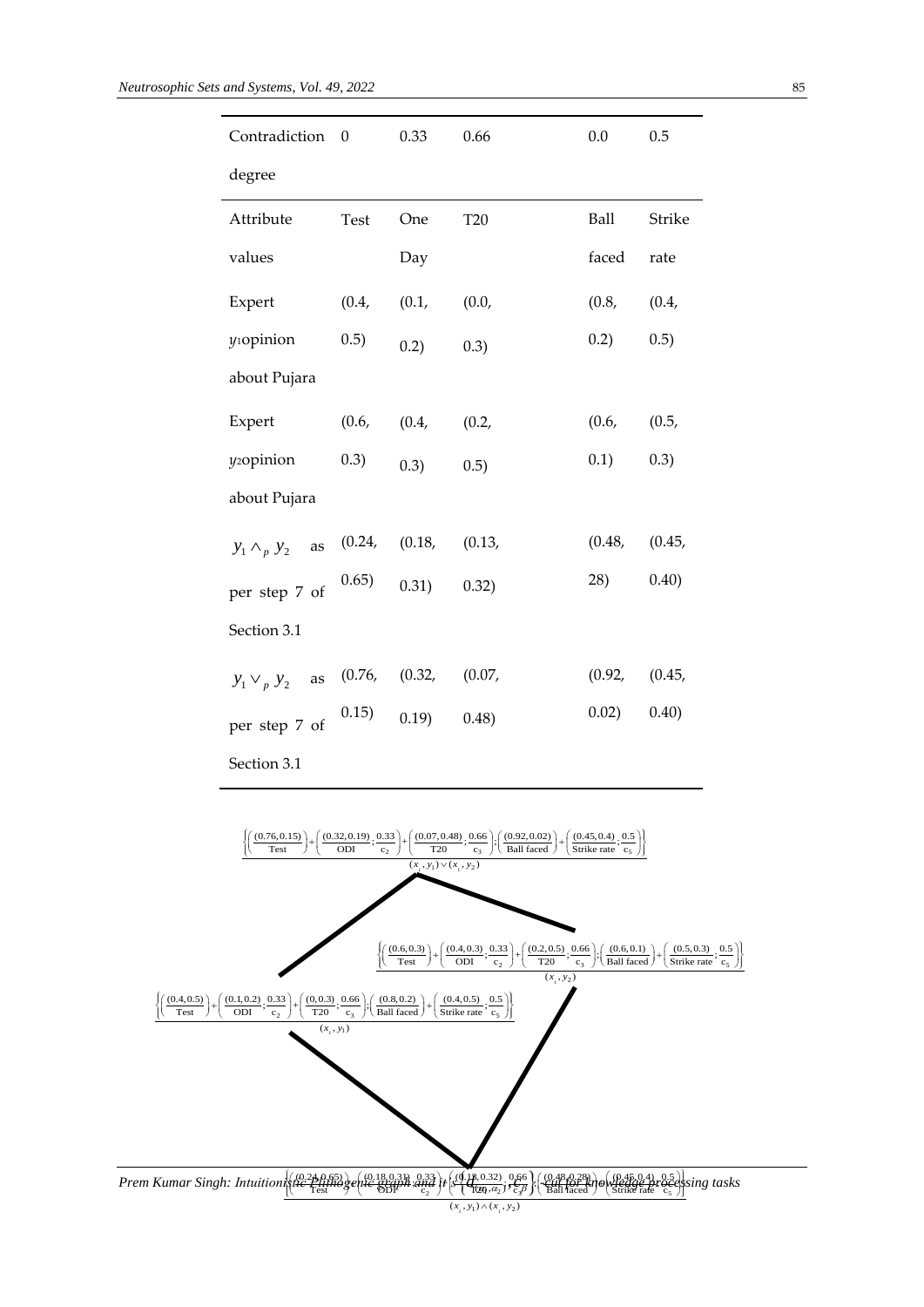Figure 3. The Intuitionistic Plithogenic graph visualization of Table 10.

Figure 3 represents Intuitionistic Plithogenic graph for the context shown in Table 10 which reflect following information:

- (i) The top node represents the infimum among expert's opinion (*y*1) and (*y*2). It represents that, the player  $(x_1)$  is 76 percent suitable for Test without any contradiction, 32 percent suitable for ODI with 30 percent contradiction, 7 percent for T20 with 66 percent contradiction due to his 92 percent ball faced and 45 percent strike rate with contradiction 0.5.
- (ii) The last node represents supremum among the expert opinion. It represents that, the player  $(x_1)$  is 24 percent suitable for Test without any contradiction, 18 percent suitable for ODI with 30 percent contradiction, 13 percent for T20 with 66 percent contradiction due to his 48 percent ball faced and 45 percent strike rate with contradiction 0.5.

It can be observed that, both of the expert agreed about player  $(x_1)$  and its suitability maximally for the Test when compared to other parameters based on his performance available at Crickinfo<sup>1</sup>. The conflict among them is about his suitability for the ODI as 33 percent. To deal with it another method is proposed in Section 3.2 which is illustrated in the next section.

# Section 4.1: The illustration of  $\left\{d_{(\alpha_1,\alpha_2)}, c_\beta\right\}$  -cut for Intuitionistic Plithogenic context

The precise analysis of Intuitionistic Plithogenic context as per user requirement and its traversal is another concern. One of the reason is dealing the conflict among expert arises by contradiction degrees. To resolve this issue, current paper tries to introduce the properties of multi-granulation in this paper as shown in Section 3.2. The proposed method illustrated using the Intuitionistic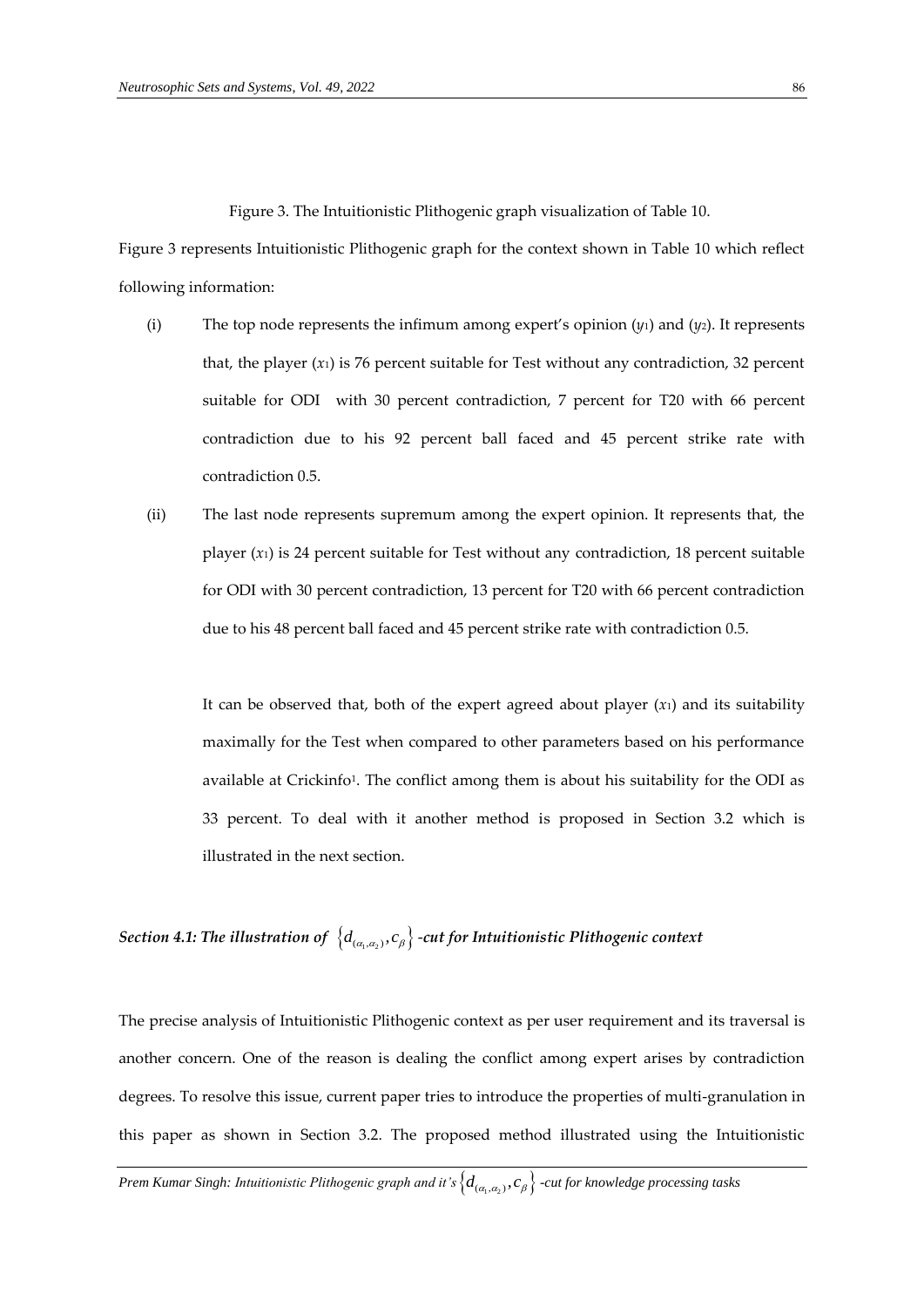Plithogenic context shown in Table 10. Some potential level of  $\{d_{(\alpha_1,\alpha_2)},c_\beta\}$  -cut is shown in Table 11 to process the given Intuitionistic Plithogenic context.

**Example 7:**Let us supposethe Intuitionistic Plithogenic context shown in Table 10 and decomposition using the defined granulation as shown in Table 11. The selection committee required an average player with less than 33 percent contradiction. This is shows as Level 3 in the Table 11. The decomposed context at {(0.4, 0.3), 0.33}-cut is shown in Table 12 for knowledge processing tasks. The value 1 means satisfies the chosen information granules and o means does not satisfy the information granulation. In this way, the expert can select the player for which section his/her performance satisfies maximum rows as 1.

| Table 11. Level of Intuitionistic Plithogenic granulation and its interpretation |  |  |  |  |  |  |
|----------------------------------------------------------------------------------|--|--|--|--|--|--|
|----------------------------------------------------------------------------------|--|--|--|--|--|--|

| Level          | Degree of appurtenance                                  | Contradiction                 | Interpretation  |
|----------------|---------------------------------------------------------|-------------------------------|-----------------|
|                | $d_{(\alpha_1,\alpha_2)}$ where $0<\alpha_1+\alpha_2<1$ | degree                        |                 |
|                |                                                         | $c_{\beta}$ where $0<\beta<1$ |                 |
| $\mathbf{1}$   | (0.8, 0.1)                                              | 0.1                           | Top Player      |
| $\overline{2}$ | (0.6, 0.3)                                              | 0.2                           | Good Player     |
| 3              | (0.4, 0.3)                                              | 0.3                           | Average         |
|                |                                                         |                               | Player          |
| $\overline{4}$ | (0.3, 0.2)                                              | 0.4                           | Player          |
| 5              | (0.2, 0.1)                                              | 0.5                           | player/<br>Last |
|                |                                                         |                               | Bowler          |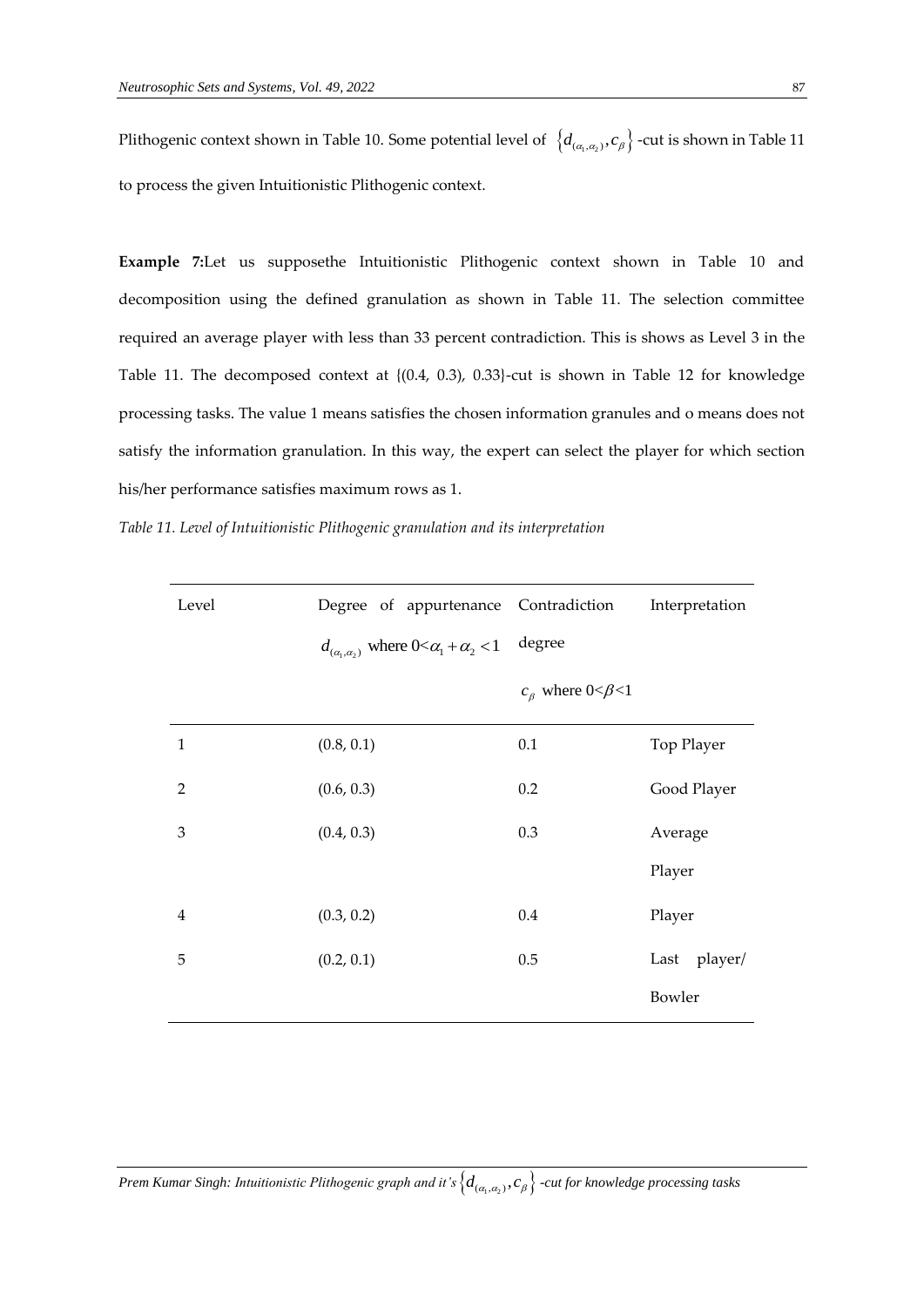| Contradiction                | $\boldsymbol{0}$ | 0.33             | 0.66       | 0.0          | 0.5          |
|------------------------------|------------------|------------------|------------|--------------|--------------|
| degree                       |                  |                  |            |              |              |
| Attribute values             | Test             | One              | <b>T20</b> | Ball         | Strike       |
|                              |                  | Day              |            | faced        | rate         |
| Expert                       | $\mathbf{1}$     | $\boldsymbol{0}$ | $\theta$   | $\mathbf{1}$ | $\mathbf{1}$ |
| y <sub>1</sub> opinion about |                  |                  |            |              |              |
| Pujara                       |                  |                  |            |              |              |
| Expert                       | $\mathbf{1}$     | $\mathbf{1}$     | $\theta$   | $\mathbf{1}$ | $\mathbf{1}$ |
| y <sub>2</sub> opinion about |                  |                  |            |              |              |
| Pujara                       |                  |                  |            |              |              |

*Table 12. Table 10 at {(0.4, 0.3), 0.33}-cutfor degree of appurtenance and contradiction* 

It can be observed that both reviewer agreed that Pujara is good player for the Test when compared to ODI and T20 as per given {(0.4, 0.3), 0.33}-cut shown in table 12 due to his ball faced and strike rate. The expert *y*<sub>2</sub> agreed that due to this reason Pujara can play some of the ODI match also. However, none of the expert agreed that Pujara is good player for T20. In this way, the selection committee can prefer Pujara for the Test as first preference which echo with results obtained from the Intuitionistic Plithogenic context graphshown in Figure 3 as per Section 4.1.

*Table 13: The comparison of proposed method with recent approaches*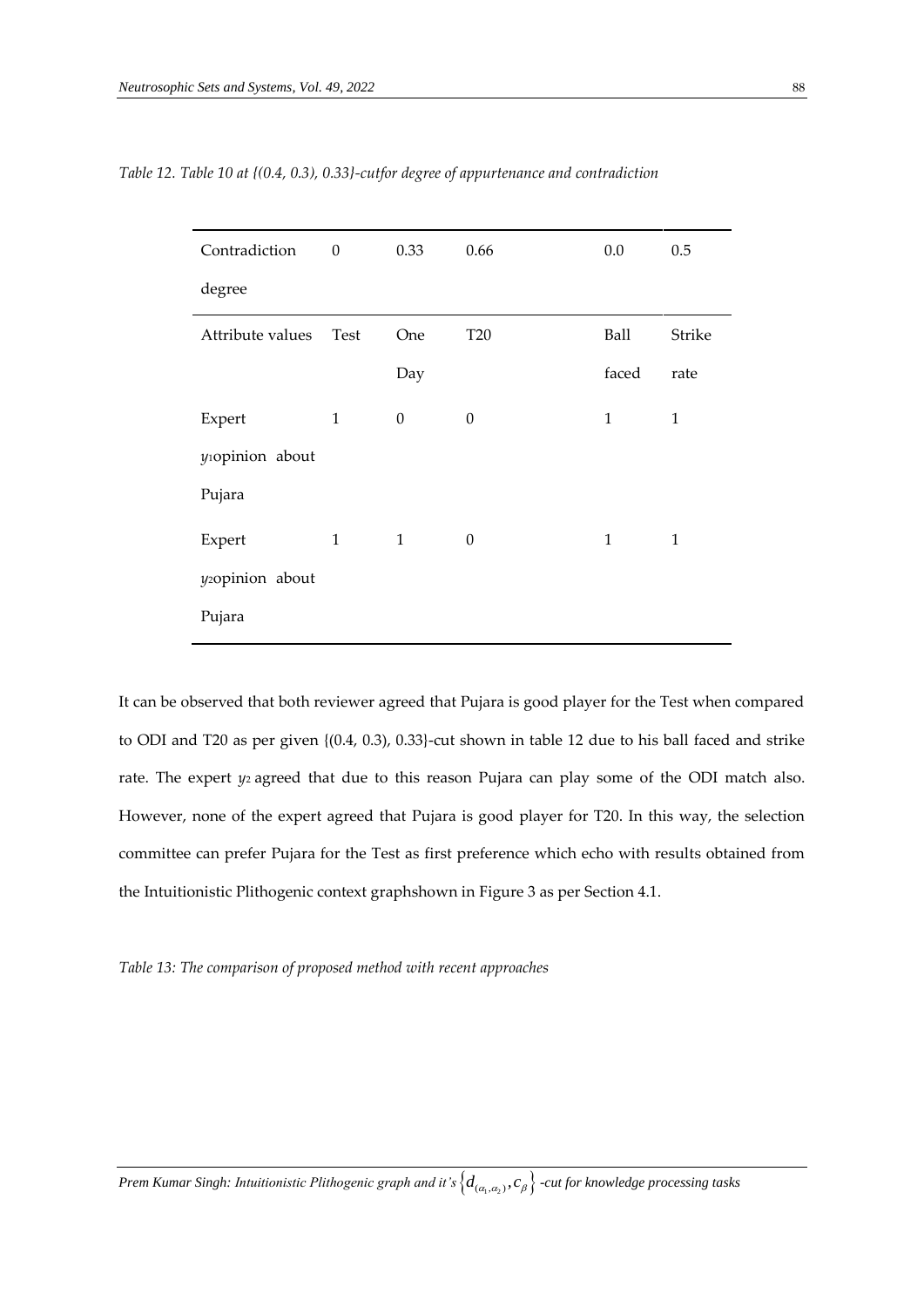|                           | Plithogenic set Intuitionistic |                          | The              |  |
|---------------------------|--------------------------------|--------------------------|------------------|--|
|                           | $[3]$                          | Plithogenic Set proposed |                  |  |
|                           |                                | $[18]$                   | method           |  |
|                           |                                |                          |                  |  |
| Plithogenic               | Yes                            | No                       | Yes              |  |
| attributes                |                                |                          |                  |  |
| Vagueness                 | No                             | Yes                      | Yes              |  |
| measurement               |                                |                          |                  |  |
| Intersection and          | Yes                            | Yes                      | Yes              |  |
| Union                     |                                |                          |                  |  |
| Graph                     | No                             | N <sub>o</sub>           | Yes              |  |
| Information               | No                             | No                       | Yes              |  |
| granulation               |                                |                          |                  |  |
| Time complexity Not given |                                | Not given                | $O(n.m^3)$<br>or |  |
|                           |                                |                          | $O(n^2m^2)$      |  |
|                           |                                |                          |                  |  |

Table 13 represents comparison of the proposed method with recently available methods on Intuitionistic Plithogenic set. It shows that, the proposed method distinct from each approach in various ways and provides an extensive version to deal with intuitionistic Plithogenic context. In this way, the proposed method is helpful while dealing with data with Plithogenic attribute. The proposed method does not provide any clue about dealing with uncertainty [18] and its changes [19] arises due to conflict among experts. Hence the author will focus on tackling this problem in near future.

## **4. Conclusions**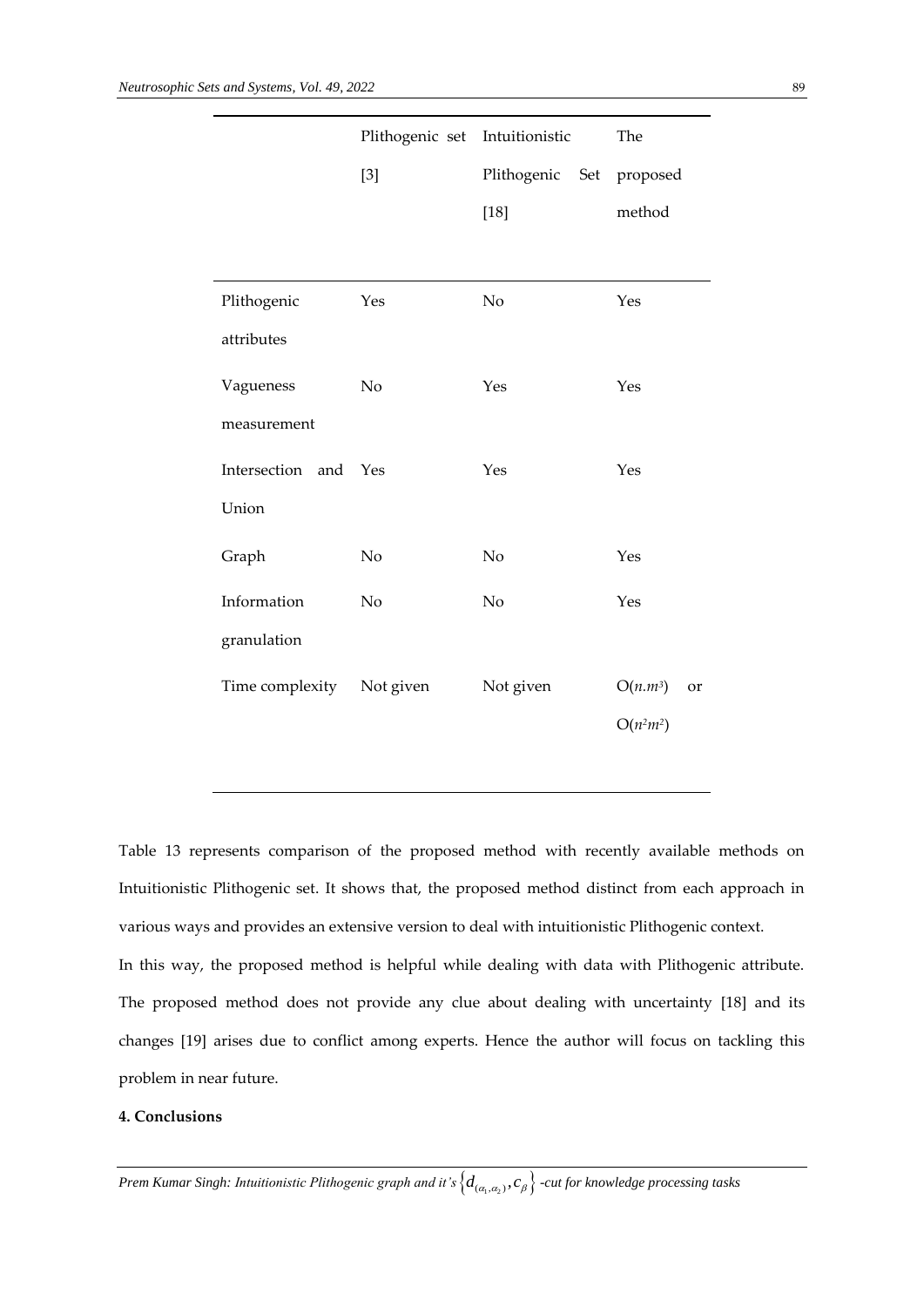This paper focused on handling data with Intuitionistic Plithogenic data and its graphical visualization as shown in Figure 3. Same time the decomposition of Intuitionistic Plithogenic context based on user required intuition degree of appurtenance and contradiction as shown in Section 3.2. The knowledge discovered from both of the proposed methods is compared with each other and recently available methods as shown in Table 13. It is shown that, the proposed method is distinct from any of the available approaches in Intuitionistic Plithogenic context. In near future author will focus on dealing with uncertainty in Intuitionistic Plithogenic attributes and its precise measurement for knowledge processing tasks.

**Acknowledgements:** Author thanks anonymous reviewer and their valuable insight.

**Funding:** Author declares that, there is no funding for this paper.

**Conflicts of Interest:** The author declares that there is no conflict of interest.

#### **Footnotes:**

1. <https://www.espncricinfo.com/player/cheteshwar-pujara-32540>

## **References:**

- 1. Smarandache F, Plithogeny, Plithogenic Set, Logic, Probability, and Statistics. Pons Publishing House, Brussels 2017.
- 2. Smarandache F, Extension of Soft Set to hyperSoft Set, and then to Plithogenic Hypersoft set. *Neutrosophic Set and System*, 2018, Volume 22, pp. 168-170.
- 3. Singh PK, Plithogenic set for multi-variable data analysis. *International Journal of Neutrosophic Sciences*, 2020, Volume 1, Issue 2, pp. 81-89, DOI: 10.5281/zenodo.3689808.
- 4. Singh PK, Fourth dimension data representation and its analysis using Turiyam Context, *Journal of Computer and Communications*, 2021, Volume 9, no. 6, pp. 222-229, DOI: [10.4236/jcc.2021.96014](https://doi.org/10.4236/jcc.2021.96014)
- 5. Singh PK, Single-valued Plithogenic graph for handling multi-valued attribute data its context. *International Journal of Neutrosophic Sciences*, 2021, Volume 15, Issue 2, pp. 98-112
- 6. Singh PK, Bipolarity in multi–way fuzzy context and its analysis using m–way granulation. *Granular Computing*, 2021, DOI 10.1007/s41066-021-00277-z